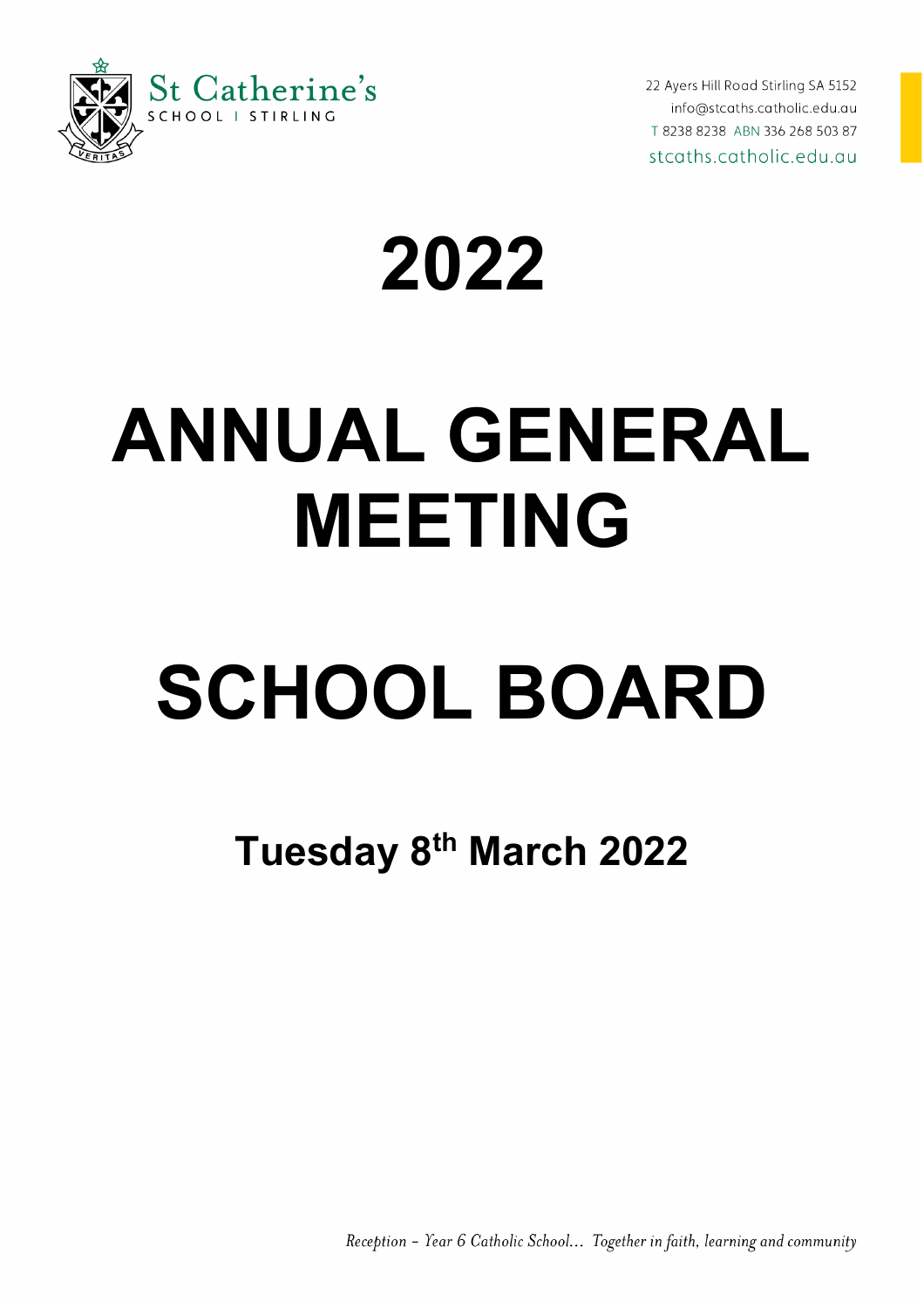

## **ANNUAL GENERAL MEETING**

### **SCHOOL BOARD**

## **Tuesday 8th March 2022 at 6.30pm**

(due to COVID restrictions meeting to be held via MS Teams)

#### **AGENDA**

**Welcome Russell Gwynne, Chairperson Outline of online Meeting Protocols**

**Apologies** Fr Fred Farrugia

**Prayer Prayer** Krystina Dawe (APRIM)

**Minutes of 2021 AGM**

#### **Annual reports**

President Fr Fred Farrugia Principal John Low Chairperson Russell Gwynne Treasurer David Lolicato P & F Elise Campbell-Hand WHS **Pat Wheeler** 

Performance Report (available on our school website)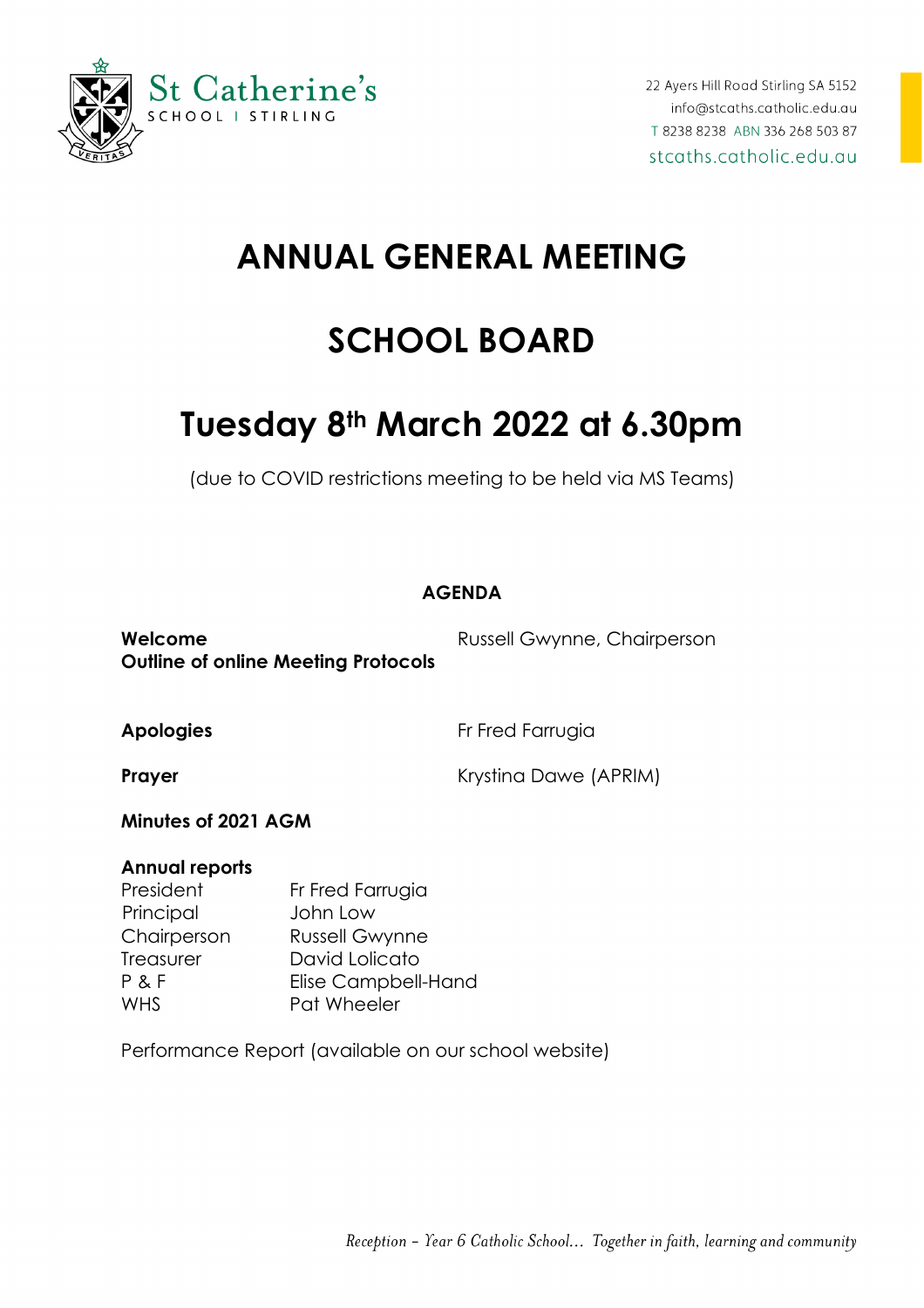

### **2021 Annual General Meeting Minutes**

#### **Tuesday 23rd February 2021 at 6.30pm**

#### **Welcome – David Hutton**

#### **Present**

Fr Fred, John Low, David Hutton, David Lolicato, Jason Simes, Sophie Hage, Miriam Whitford, Gill Holmes, Michael Bates, Russell Gwynne, Claire Wilde, Tom Kenyon, Gaby O'Dwyer, Samantha Ellul, Krystina Dawe, Melinda James, Bianca Foote, Corey Lewis, Narelle Brine, Gina Kennedy, Kelly-Ann Kirby, Kerry Cornelius, Nikki Hall, Elise Campbell-Hand, Grahame Adkins, Kathryn Thomson

#### **Apologies**

#### **Prayer**

Fr Fred and Krystina Dawe (APRIM)

#### **Minutes of the 2020 AGM**

Taken as read Moved - David Hutton: Seconded – Miriam Whitford

#### **Annual Reports - Tabled**

#### *President's Report tabled and read by Fr Fred.*

Father thanked all staff, including Erika Dixon (T1 Acting Principal) and John Low (Appointed Principal from T2) for all their work on liturgies and masses, and for the great school and parish relationship.

Father said he feels 'at home' when he comes into the school, with the students always eager to greet him and the staff welcoming. He looks forward to continuing to work with John as the school and parish develop and expand their catholic identity.

Father spoke of a meeting with a former student, who told him that they miss the weekly masses and liturgies from St Catherine's, which gives him great joy.

Moved - Sophie Hage: Seconded - Grahame Adkins

#### *Principal's report tabled and read by John Low.*

John echoed thanks to the staff on a challenging year. Acknowledged that we have continued to work in the 'coalface' of the pandemic, working face to face at school throughout the wear munity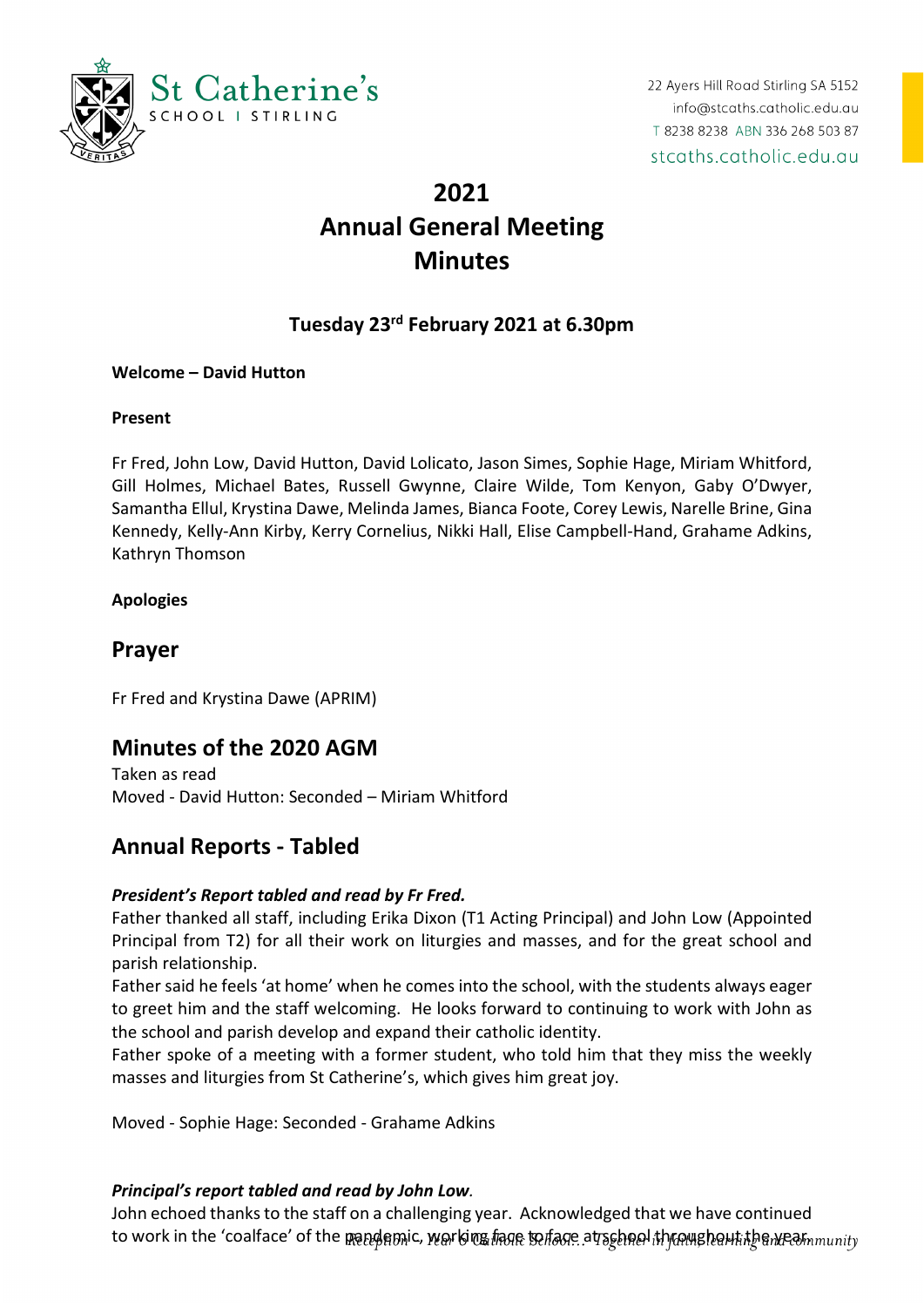John acknowledged the agility of staff to manage both personal and work responsibilities to enable this to happen effortlessly.

John talked about the Living, Learning, Leading (LLL) framework of which all catholic schools across the state are working within.

Acknowledged the work of School and Parish Team of Fr Fred, Cathie Oswald, Krystina Dawe and Kelly-Ann Kirby working together for the sacramental program.

Both ReLat and NAPLAN were not completed in 2020. Staff engaged students in addition RE programming during the year in place of the ReLat testing. NAPLAN was replaced with progress achievement testing.

Leadership Team consisting of John Low, Krystina Dawe, Melinda James (Leader of Learning-Wellbeing) and Corey Lewis (Leader of Learning – Curriculum) working together to ensure the continuation of 'normal' school activity during the challenges of the year. Staff continued to access professional development and training. Students had access to a counsellor on a fortnightly basis (as required) and the bushfire relief grant allowed us to have a school chaplin in Term 4.

Our agility and adaptability came into play with the many restrictions faced during the year, however we had a full year inspite of it! Although the Yr 6 Canberra camp was cancelled, we still managed to have a Yr 6 camp to Pt Hughes. Yr 5 Woodhouse camp started and finished quickly due to snap lockdown in Term 4. Festival of Music Choir were unable to perform at the Festival Theatre, however all school choirs were able to have a performance recorded at Sacred Heart College for parents to view. We had our senior students present fantastic performances of our school musical, Matilda. P & F achieved as much as possible with the restrictions in place, and the Parent Soiree finally went ahead after many delays. And we completed Stage 1 of the Master Plan Building schedule – on time and in budget despite the Stirling weather and COVID restrictions.

Thanks to Gina Kennedy for overseeing all aspects of school finance, which allowed all these activities to take place, despite fee reductions, family hardships etc.

Farewells: acknowledging both Jason Simes and Sophie Hage, who are stepping down from the Board at the AGM, thank you for all your input and assistance over the years. Special thanks to David Hutton, outgoing Chairperson of the Board. David has overseen many changes in the last few years, with Principal's and building works. An enormous amount of work and assistant to the Principal's (Jason Mittiga, Erika Dixon and John Low) during his tenure.

Moved - David Hutton: Seconded - Tom Kenyon

#### *School Board Chairperson's Report tabled and read by David Hutton.*

David also acknowledged the challenging year we had, starting with uncertainty but finishing the year off strong. Noted that the school values were very evident in all that we did as a school over the course of the year.

Reflected on the biggest highlights of his tenure as Chairperson: completing the building works on time and in budget; and being a part of the strengthening school and parish ties. Very rewarding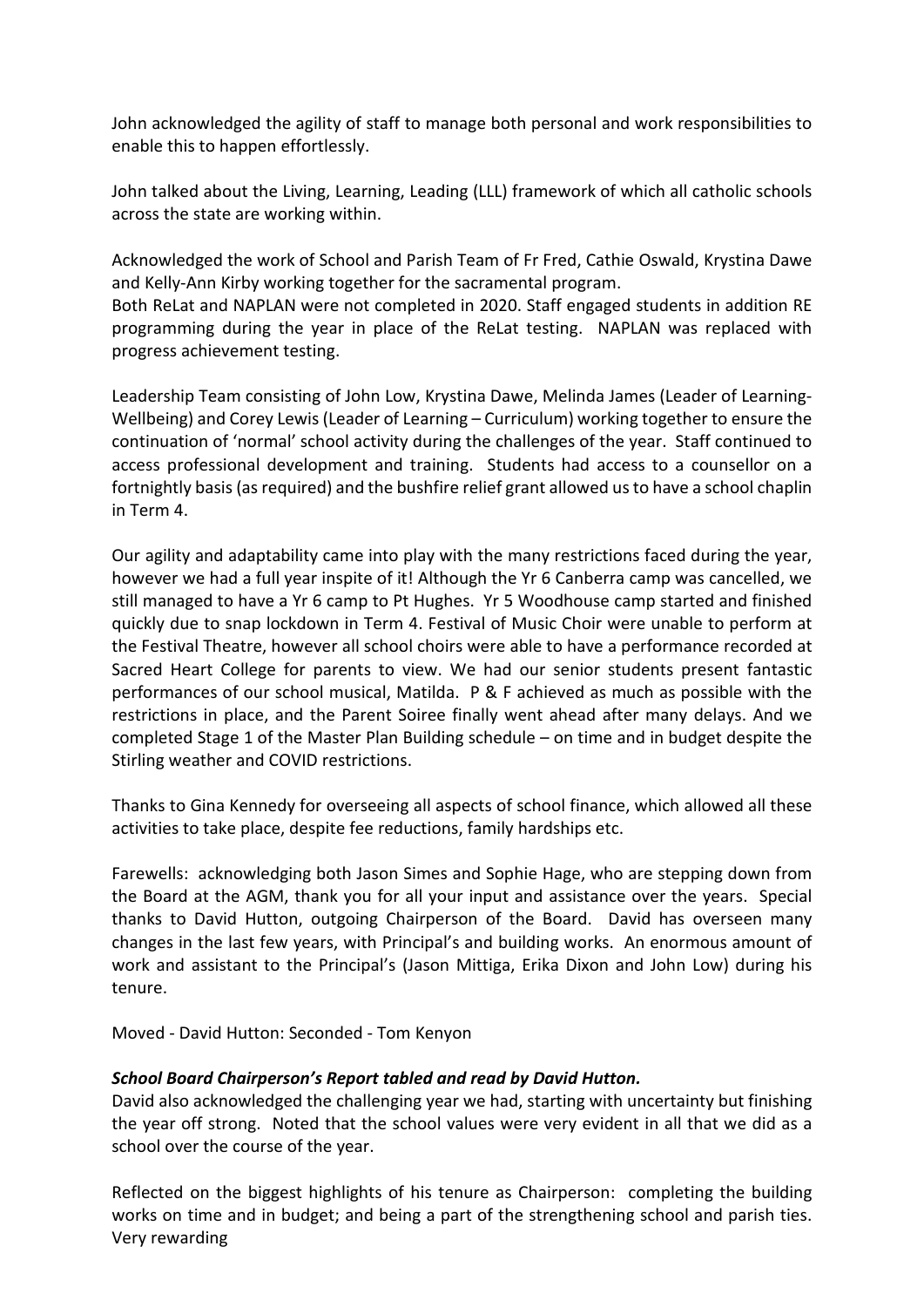Schools response to COVID- Erika in Term 1 as the pandemic broke did an amazing job! With John starting in Term 2, the groundwork was in place and the leadership continued with the support of all staff. Community feedback was fantastic, with the communication and handling of the uncertainty well handled, and David said he had received many comments from parents.

David thanked Gina Kennedy for her tireless work and the support of the finance committee (David Lolicato and Claire Wilde). He reflected on the financial position of the school has been greatly improved over the 6 years he has been on the School Board and is now in a great position.

He also thanked the other board members for their commitment, work and support.

Moved - David Lolicato: Seconded - Gaby O'Dwyer

#### *Treasurer's Report tabled and read by David Lolicato.*

David thanked Gina for all the hard work ensuring the schools finances are in good order. Implications of COVID saw many challenges to financing for schools, with fee remissions, Job Keeper and Cash Flow Bonus etc.

2021 looking forward to Stage 2 building – will require diligent budgeting, however it looks to be under control, with conservative spending.

Draft budget presented with report.

Moved - Claire Wilde: Seconded - Miriam Whitford

#### *Parents and Friends' Report tabled and read by Gill Holmes.*

Gill affirmed her report stating that events during the year were reduced. Term 1 started as normal, but Sports Day was the last major P&F event for the year. Meetings were abandoned until the end of T3. The P&F introduced 'special lunch days' whilst the canteen was being renovated, and we are continuing this term

Moved - David Lolicato: Seconded - Sophie Hage

WHS Report and School Performance Report were all tabled and taken as read. School Performance Report will be published on the school's website.

*AGM closed at 7.05pm.*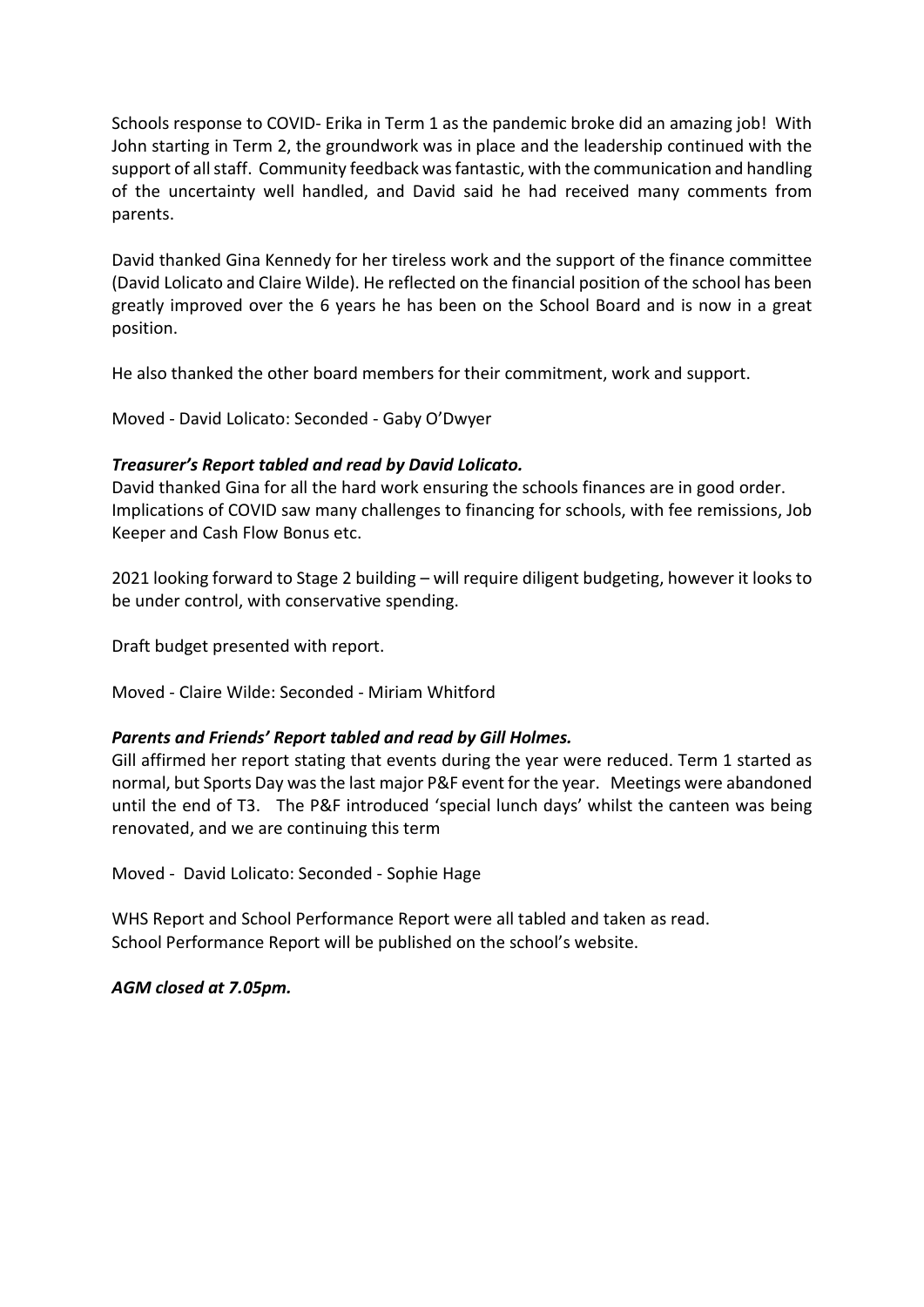#### **MEMBERS OF BOARD - 2021**

| <b>BOARD</b>                                                                                                                                                                                |                                                                                                                                                                                                                        |
|---------------------------------------------------------------------------------------------------------------------------------------------------------------------------------------------|------------------------------------------------------------------------------------------------------------------------------------------------------------------------------------------------------------------------|
| Ex-Officio<br>Fr Alfred Farrugia - President                                                                                                                                                | Appointed Parish Priest 2014                                                                                                                                                                                           |
| John Low - Principal / Executive Officer                                                                                                                                                    | Appointed Principal, St Catherine's School, Term 2 2020                                                                                                                                                                |
| Secretariat                                                                                                                                                                                 |                                                                                                                                                                                                                        |
| Samantha Ellul - Secretary (Staff)                                                                                                                                                          | (Elected Secretary 2020)                                                                                                                                                                                               |
| <b>Nominated Members</b><br>Gaby O'Dwyer – Staff Representative<br>Tom Kenyon – PPC Representative<br>Elise Campbell-Hand - P & F<br>Representative                                         | (Elected Member 2020)<br>(Elected PPC Rep 2020)<br>(Elected P & F Rep 2021)                                                                                                                                            |
| <b>Elected Members</b><br>Russell Gwynne - Chairperson<br>David Lolicato - Treasurer<br>Miriam Whitford - Elected Member<br>Michael Bates - Elected Member<br>Claire Wilde – Elected Member | (Elected Member 2017 - 2020, Elected Chairperson 2021)<br>(Elected Member 2017, Elected Treasurer 2018- current<br>(Elected Member 2019 – current)<br>(Elected Member 2019 - current)<br>(Elected Member 2018-current) |
| <b>Co-Opted Members</b><br>Luke Williams                                                                                                                                                    | (Co-opted July 2021 – current)                                                                                                                                                                                         |

#### **MEMBERS OF BOARD CONCLUDING TENURE**

| <b>BOARD</b> |  |
|--------------|--|
| <b>NIL</b>   |  |
|              |  |
|              |  |

#### **Nominations open for additional Board Member at AGM 8th March 2022**

Nominations received from: Luke Williams Sharna Bucher

• All positions held have a two (2) year tenure. Each elected board member may renominate for position, but must not exceed six (6) consecutive years on the School Board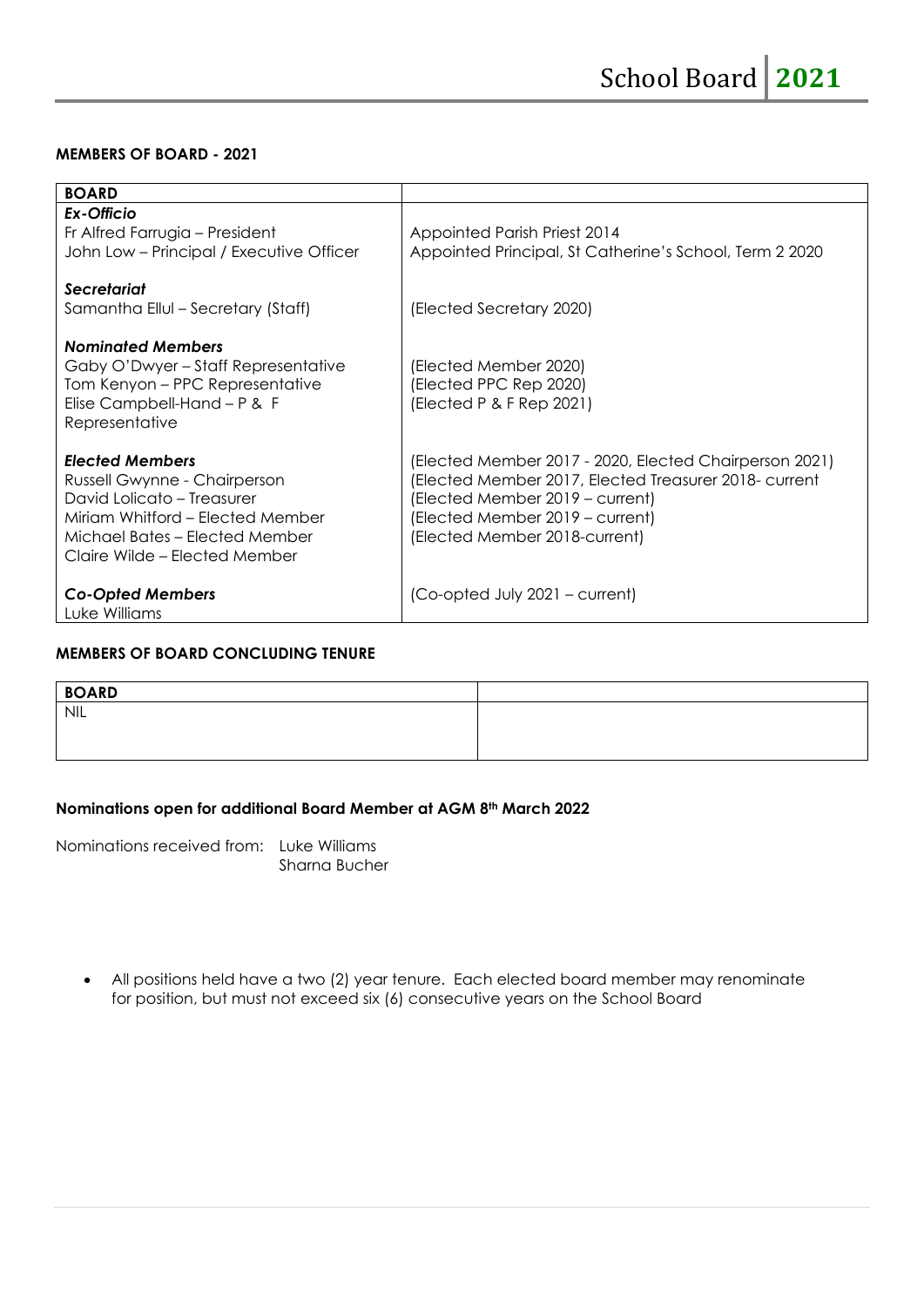Today (1st March 2022) I attended the funeral of Val Sobechi. She lived to the age of 99 and was always faithful to the Church, attending the Sunday 10.30am Mass each week. This practice only stopped a few weeks back when she became very ill.

Not long ago, I was at a social event and, during a conversation, one of the parents related how busy the family was over the weekend, taking their children to different extra curricula activities. I knew that one of the children had completed the Sacramental program and was on the verge of suggesting to the parents that there is another important weekend extra curricula activity – and that's attending church on Sunday.

I didn't, but I did reflect on the two contrasting realities!

In the past 18 months, we have lost almost 20 parishioners through death, retirement into nursing home, or selling up and moving to new neighbourhoods. Add to this the further strain Covid-19 safety measures and social distancing requirements have placed on our parish. The result is that parishioner attendance at weekend Masses is dwindling.

I hear all the time from our generous volunteers – many of whom are in their 70s – that they would, ideally, like to pass on their voluntary work to younger people, but there's just no-one willing to pick up the tasks. As a parish, we have been asking a similar question: where are our young families, especially those who have their children at St Catherine's Catholic School?

Sadly, I do not have a definite answer**.**

I understand that in today's busy world, weekends can be hectic for families with young children. I appreciate that I am not married and have no kids, but I think the problem is there is no commitment in the family ethos to come to church on Sunday. It's heart-breaking that we baptise our children, many go on to complete the Sacramental program…and then we never see them again.

While on the subject of the Sacramental program, I think it is important to note that we have just seven St Catherine's Catholic School children signed up for this year's program. This is the lowest number in the seven years that I have been parish priest.

A parishioner attended church on a regular basis with his wife and daughter. He had no job; he was studying at the time and the family was struggling financially. Suddenly, they were no longer there, in their usual spots, at Mass.

I accidently bumped into the parishioner at the supermarket one morning and was delighted to learn that his fortunes had improved. He had graduated and landed a good job at a Catholic school. His future seemed secure.

"I haven't seen you in church for a long time," I said, to which he responded by telling me that he's now terribly busy with work and, besides, now that he attends Mass at the school, he doesn't feel the need to come to Sunday Mass. Perhaps his thinking extends to his children, and that because they have Liturgies and Masses at school, there is also no need for them to attend Sunday Mass.

I know our parishioners are busy people, too. But just think what it means when our elderly parishioners who attend Mass so faithfully every Sunday find themselves always surrounded by empty pews and the same people. Doesn't one think that they need our encouragement, our presence, and our support, too?

While I know I cannot force anyone to come to church, I do feel I need to say what is happening in our parish at this stage. And while we're currently still a vibrant and active parish, we need to look at the future.

We speak a lot about the importance of school and parish relationship. Our relationship is strong especially with the principal, staff and students. To strengthen these relationships, I go to school every Tuesday to celebrate Liturgies/Masses, and we hold an average of two school/parish meetings each term.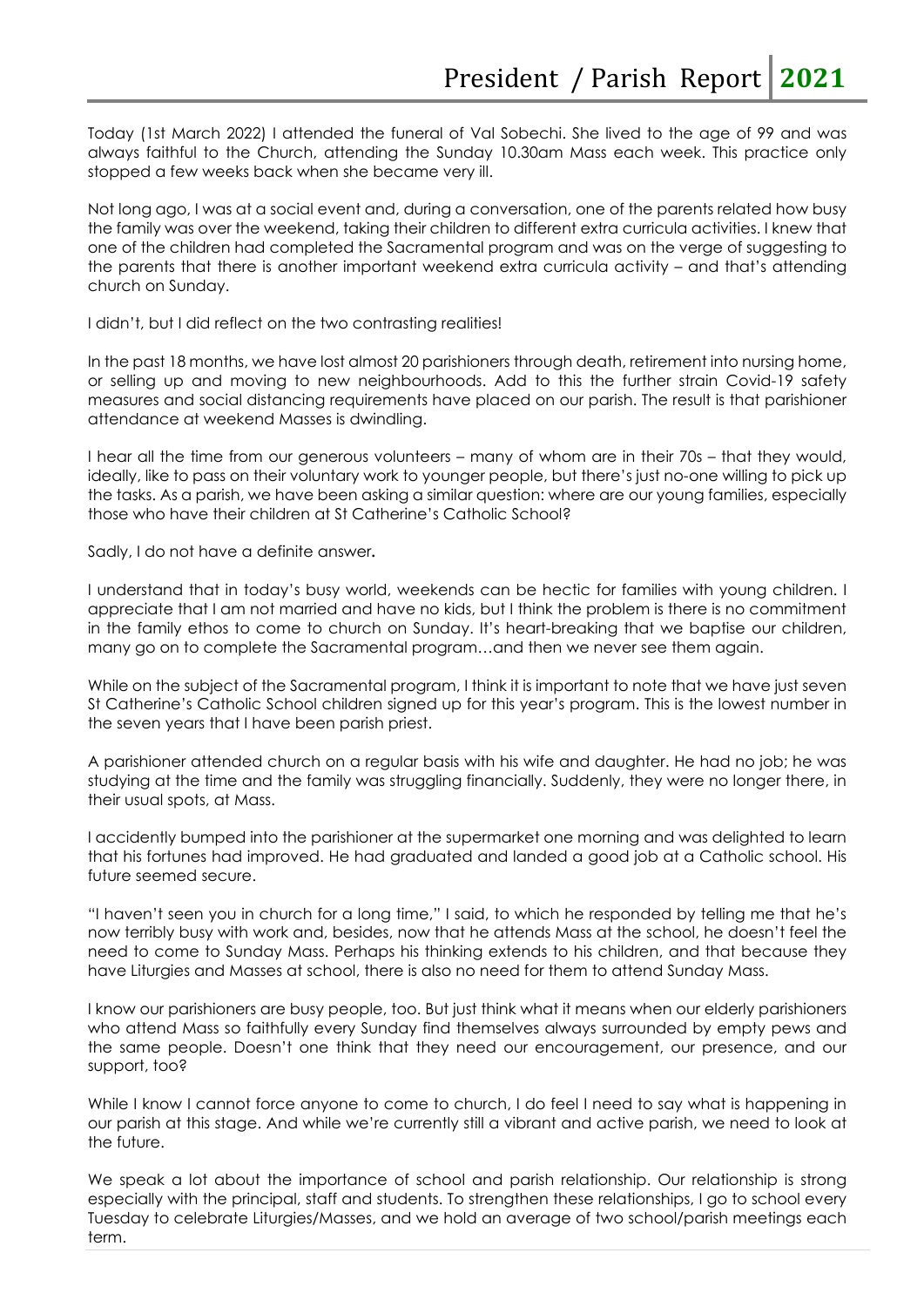However, we need to work harder throughout 2022 to strengthen this most important school/parish relationship by finding ways to engage with the parents and bring them into our Catholic community. The presence of the school community in our parish Sunday Masses and activities will enable our parish to look forward with optimism. We need young families to come to church, not only to attend but to participate as one family, encouraging each other and securing our parish into the future.

FR Fred Parish Priest President of St Catherine's School Board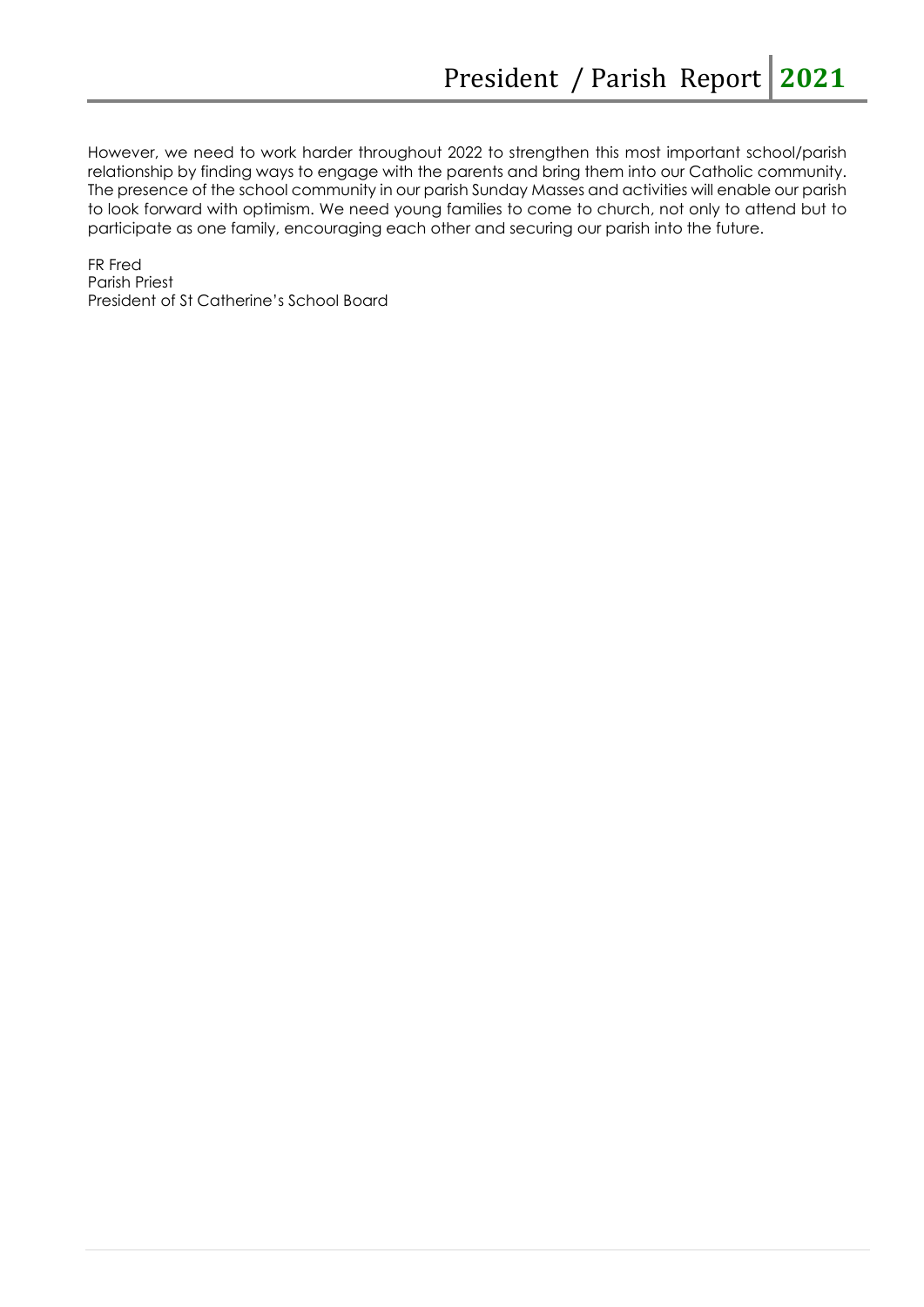#### **Introduction**

2021 continued to provide a range of challenges for our local, national and international communities. Thankfully, in South Australia we were able to operate with minimal disruption to the learning continuity for our students. As staff, parents and students, we continued to be adaptable, flexible and agile throughout the year as circumstances relating to the global pandemic shifted.

As a Catholic School in the Dominican Tradition, we continued to enact our vision to develop the whole child through contemporary learning, a strong sense of community and stewardship of the earth, to become active global citizens. We maintained relationships that nurture and uphold the dignity of all and our Christian faith remained embedded in all aspects of our school ensuring a religious dimension in all that we do.

I am grateful to the community for the support and partnership demonstrated throughout the events of 2021. Managing ongoing change is challenging and the parent community were supportive every step of the way. Our teaching and ESO staff have been outstanding through their ongoing commitment and dedication to the best outcomes for the students in their care.

In 2021 we aligned the focus of our work around the Catholic Education Living Learning Leaning Standards which we used to shape our new Strategic Plan.

The standards are framed around the 4 key areas of the Living, Learning, Leading framework:

- Catholic Identity
- Curriculum and co-constructed learning and assessment design
- Student agency, identity, learning and leadership
- Community Engagement

These focus areas are designed to:

- Raise aspirations for excellent schools within a continuously improving system,
- Raise student voice, agency and achievement,
- Ensure high quality teaching and learning for all students,
- Support communication with the wider school community and other stakeholders, and
- Foster increased confidence in, and accountability for, each school's effectiveness and outcomes.

#### **St Catherine's School Strategic Plan 2021-2023**

The St Catherine's School Strategic Plan 2021-2023 was developed through consultation with staff, parents and Parish representatives. The plan sets out clear strategic aspirations and actions for the school community to work towards. Good progress has been made throughout the first year of this plan and there are several achievements worth noting for the school community during 2021.

#### **Strategic Direction 1 - Learning and Wellbeing**

In 2021 the leadership team structure consisted of Principal (John Low), Assistant Principal Religious Identity and Mission (APRIM - Krystina Dawe), Leader of Learning: Wellbeing and Inclusion (Melinda James) and Leader of Learning: Curriculum and Assessment (Corey Lewis).

Professional learning for staff focused on:

- Introduction of Positive Education
- CESA Key Capabilities
- New CESA Religious Education Framework
- Moderation for Student Achievement Grades (partnership with St Joseph's, Kingswood and St Raphael's, Parkside)
- Inclusion (Strategies for supporting students with sensory needs)

MiniLit was introduced as an Early Years Literacy intervention program with pleasing results. MiniLit is an evidence-based, explicit and effective early literacy intervention program for teaching reading skills to children who are in the bottom 25% of the expected range for their age group in Year 1 or 2. Each of the thirteen students who participated in the program demonstrated positive gains with their reading.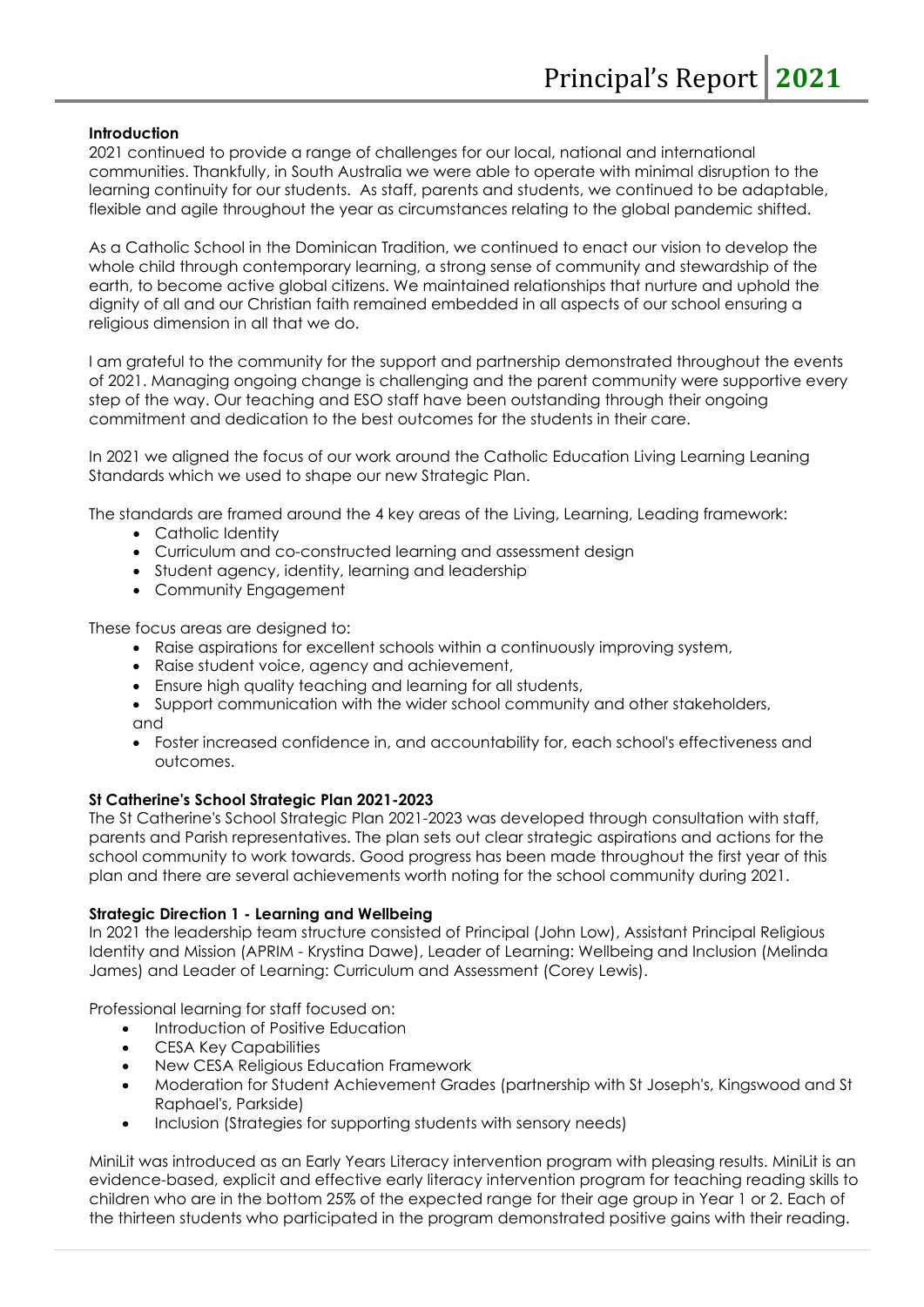After a year without NAPLAN in 2020, it resumed in 2021 for the year 3 and year 5 students. The estimated standardised student progress between 2019 and 2021 Literacy and Numeracy tests showed that 79% of St Catherine's students made average to high progress in Reading and 84% made average to high progress in Numeracy.

Progressive Achievement Tests (PAT) were used across Reception to Year 6 in Term 4 to gain information about student progress in the areas of English and Mathematics.

In Term 2, Aboriginal Artist, Chris Crebbin worked with our year 2 students across seven sessions engaging them in learning about Aboriginal and Torres Strait Islander Histories and Cultures through visual art and storytelling. This residency was supporting through the CESA Cultural Artist in Residence Program grant funding.

Throughout the year Steven DeGiovanniello faciliated a Movement Program supporting the development of gross motor skills for students in Reception to Year 2.

#### **Strategic Direction 2 - Student Agency**

Student Wellbeing and understanding of identity had a strong focus in 2021. All students were engaged in learning and reflecting on the Catholic Education SA Key Capabilities framework centred on supporting thriving people, capable learners and leaders for the world God desires. In week 5 each term, students participated in the CESA Classroom Pulse Check survey, a tool designed to give agency to students to share their experience of belonging and engagement at school.

Debating was offered for students in Years 5 and 6 and four teams competed in the SA Debating competition and performed very well. Tournament of Minds was also facilitated in 2021. Thank you to Corey Lewis for her coordination of these groups and to Narelle Brine, Kerry Cornelius and Krystina Dawe for their support.

The following sporting opportunities were offered throughout the year:

- Sports Day (R-6)
- Water Safety Aquatics Day (Yr 6)
- Catholic Schools Swimming Carnival (Yr 3-6)
- Catholic Schools Netball Carnival (Yr3-6)
- Catholic School Athletics Carnival (Yr 3-6)
- Catholic Schools Cross Country (Yr 3-6)
- SAPSASA Swimming Carnival Courier Cup
- SAPSASA Athletics Carnival
- Swimming Week (R-6)
- Regional Schools Carnival Year 5/6 Students (St Joseph's Murray Bridge/St Francis De Sales Mt Barker)

Learn to Play Sports Programs were held after school for R-2 students including Hotshots Tennis, Net Set Go Netball, Milo In2Cricket and Soccer Skills.

I'd like to acknowledge the work that Steven De Giovanniello, Pat Wheeler and Melissa van der Linden do to coordinate and facilitate these events.

Our choir students performed with several other Catholic Primary schools as part of the Catholic Schools Music Festival at the Entertainment Centre. The students did an amazing job learning all their songs and actions and I thank Kathryn Thompson for all her work in training the choir and coordinating our school's involvement in the festival.

Arch D has spent the past 10 years working with Catholic schools, mentoring students and producing high quality radio and podcasts. Arch D podcasting was introduced to the year 5 class and students were taught how to create and edit their own podcast which became another vehicle for student agency in their learning.

A Student Representative Council (SRC) and ECO Group were established to provide opportunities for students in Reception to Year 6 to contribute their thoughts, ideas and initiatives about how St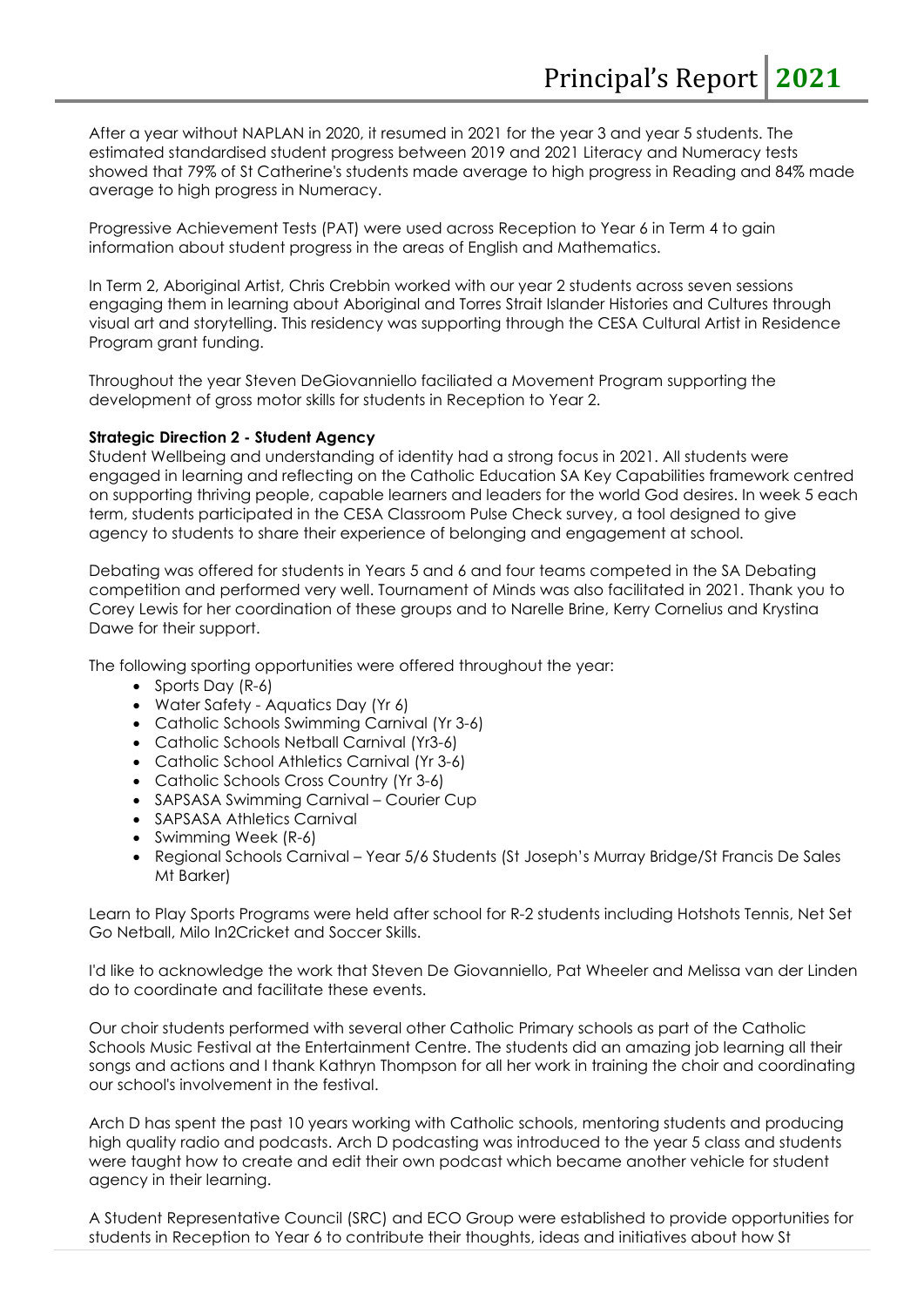Catherine's can be a great place for learning. Two SRC and two ECO representatives were chosen from each class each semester.

The year 5 and 6 students were involved in an inaugural enterprise program - \$20 Boss. This saw the students creating a business idea, planning and presenting their ideas to their parents and holding a school market day as well as selling their goods at the Stirling Laneways Market. I acknowledge and thank Corey Lewis and Kerry Cornelius for their coordination of this program as well as the many parents who supported their children along the way. It was a fantastic learning experience demonstrating how capable our young people can be.

A number of lunch time clubs were held throughout the year based on student interest including, gardening, coding and Glee club with students participating in clubs of their choice.

The year 3-6 students participated in the following camp experiences:

- Year 6 four day camp to Kangaroo Island
- Year 5 overnight camp at Woodhouse where they stayed in tents and undertook a variety of challenging, team building activities.
- Year 3/4 overnight 'sleepover' at the school in Term 4.

A School Disco was held for Reception to Year 6 students, facilitated by Footsteps at the end of the year.

#### **Strategic Direction 3 - Catholic Identity**

The Parish and School partnership continued to provide faith formation experiences throughout the year and many families were involved in the 2021 Sacramental Program. Thank you to Fr Fred, Krystina Dawe, Kelly-Ann Kirby and Cathie Oswald for their leadership and guidance of our young people through this ministry.

Several events were held throughout the year aimed at providing opportunities for the Parish and School communities to be together. A family Mass was held each term at St Matthew's Church, Bridgewater, and the annual Parish/School picnic was held in Term 1. The annual Year 6 Student Reflection Day was held at the recently built St Matthew's Church Hall for first time and the Year 3/4 students also attended a Mass with parishioners at St Matthew's Church in Term 3. The Parish Awaken Youth mid and end of year retreat was held at St Catherine's School.

A Parish/ School bursary was established to support two families each year access a Catholic education at St Catherine's for their child/ren.

Teaching staff further developed their understanding of the new CESA Religious Education framework. This framework was made available as an online resource in 2021 and teachers have been incorporating it into their teaching and learning programs. A staff spiritual reflection and formation day was held in Term 2 facilitated by Fr Tom Gleeson at the Warriparinga Living Kuarna Cultural Centre at Marion which provided staff with the opportunity to further develop their understanding of Aboriginal connection with the land and a Catholic understanding of ecology and how ecological conversion forms part of our Catholic Identity.

Year 4 students participated in the annual RELAT assessment. The average total for all year 4s at St Catherine's in 2021 was 86.1%. (The average total for all year 4s in South Australia was 81.1%) which is a positive indication of the quality of Religious Education teaching and learning that students are engaged in.

Led by the School Captains, students were engaged in various social justice initiatives throughout the year including Project Compassion, Catholic Mission (Sock-tober), Vinnies Winter appeal, Catholic Charities (Me4U), Hutt Street (Cash for Cans) and the Vinnies Christmas appeal (food hampers). They also participated in a week of activities celebrating the life of St Dominic, learning about the person he was, along with the Dominican Pillars of Prayer, Study, Ministry and Community. The School Captains also did an exceptional job at representing the school at Principal tours, Masses at the Cathedral and school events throughout the year.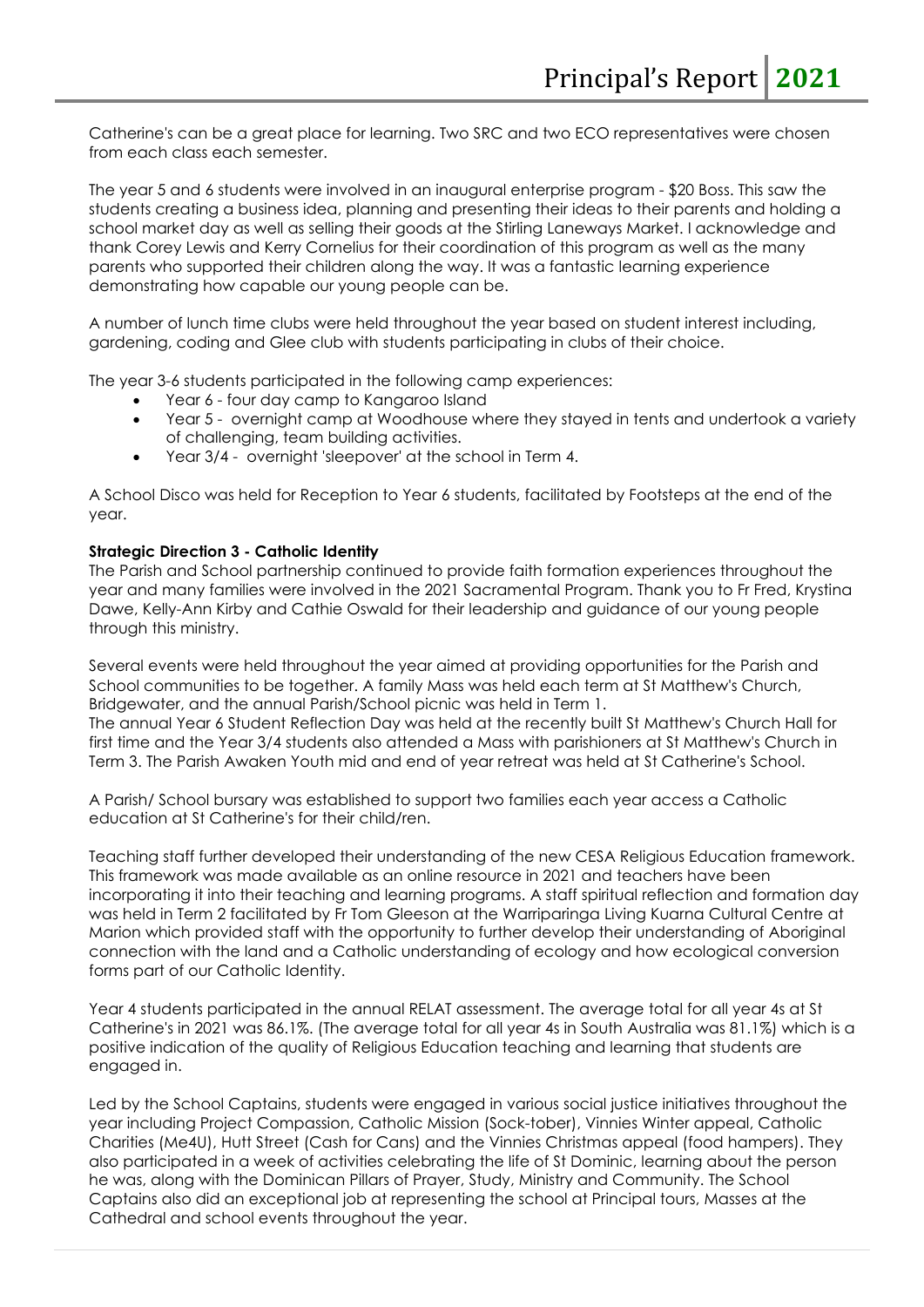We introduced a Year 6 Dominican Leadership Program. The program took place on a fortnightly basis with the students rotating through groups based on the four pillars of Dominican Spirituality - Prayer, Study, Ministry and Community.

Students and staff continued to develop their understanding of Ecological Conversion through the various sustainability programs available (Aquaculture, chickens, vegetable gardens) and the school received three grants to support additional work in this area.

- Coles Sustainability 4 Schools Grant Buddy bench made from recycled materials.
- Woolworths Junior Landcare Grant Pollinators Garden
- Call to Ecological Conversion Grant (CESA) Ongoing QR Code signage project

Four year 5 students were involved in the Youth Environment Leaders Program (YELP) facilitated by Green Adelaide. These students were proactive in initiating an ongoing project, focusing on QR code signage for areas that showcase our sustainability initiatives.

#### **Strategic Direction 4 - Community Engagement**

The Forest Friends Playgroup was put on hold for Term 2, but continued in Terms 3 and 4 with an average of 6 children attending each week. Georgina Worthington did a wonderful job at coordinating and running the playgroup.

Our Bambini Transition to School Program had nineteen students attend on Friday mornings throughout Semester 2 and Gaby O'Dwyer and Narelle Brine worked with these students for a term each, helping them become familiar and settled with the school routine and learning environment.

A uniform committee was established to review the school uniform, which resulted in a move to a One Uniform/ Activewear style uniform. Sincere thanks to Miriam, Elise and Cathy for the many hours of work in facilitating this process.

The P&F continued to meet throughout the year, supporting with various events such as welcome morning tea, pancakes for Shrove Tuesday, cuppa and a chat mornings, just to name a few. The Monday morning Tuck shop and Friday Canteen lunch was a little stop and start throughout the year as the varying SA Health restrictions applied to our school, however it was great to see these up and running again. My sincere thanks to Elise and Jane, along with the many other parent volunteers who helped get these various events up and running.

In 2021 we engaged with Bunnings Mt Barker Activities Organiser who provided support towards our various sustainability initiatives.

We were fortunate to be able to welcome families back on site to hold an end of year Christmas Concert which all involved students from Reception to Year 6.

A number of working bees were held at various times throughout the year where several parents came to support activities. Of particular note is for contribution of parents at the end of the year who helped with the relocation of several plants from the front garden and movement of furniture. Thank you to Michael Bates for his support and coordination of these.

#### **Strategic Direction 5 - Optimised Use of Resources**

**Master Planning**

In 2021, St Catherine's received a \$700,000 State Capital grant allocation. This allowed us to move ahead with the next stage of building works to continue to improve the facilities of the school. Swanbury Penglase Architects were appointed to support the review of the school Master Plan and then subsequent design of Stage 2 works, which address the following:

- Improved safety for students
- Welcoming Reception Office area with line of sights enhanced
- Improved finance officer and leadership accommodation
- Providing breakout spaces from current classrooms along hallway to support small group teaching and learning
- Dedicated prayer space
- Additional meeting room opportunities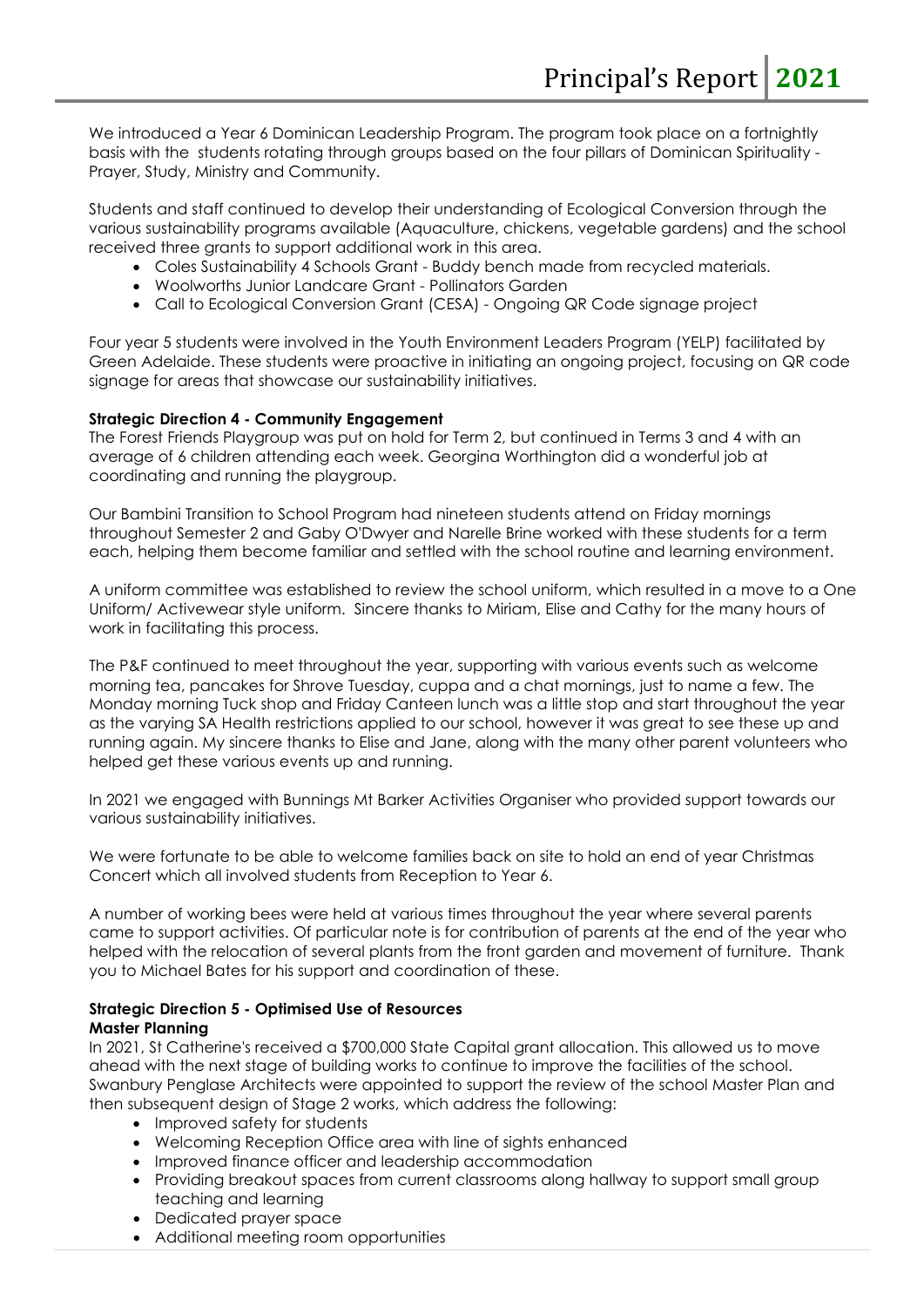- Refurbished OSHC space
- Enhance the street presence of the entrance to the school and provide a gathering space for the community
- Opportunity to showcase the heritage old house building

In consultation with Catholic Education SA Infrastructure and Planning Advisors, it was agreed to include the remediation of the water course through the ditch into the wetland area and the replacement of the ACP cladding used on the Treehouse as part of the works for this stage.

Harrold and Kite were appointed to undertake the building works which commenced in December.

#### **Highly Accomplished and Lead Teacher Certification**

Corey Lewis worked towards and achieved Lead Teacher Certification. Congratulations Corey on this achievement.

#### **Staff Farewells**

At the end of 2021 said farewell to Melinda James, Alison Edwards and Katie Ashmead. Melinda was part of the St Catherine's School community for 30 years and leaves a great legacy of support for Inclusion and Wellbeing of students. Alison contributed a great deal to the St Catherine's community over her 20 years of work, across a number of learning areas. Katie worked at St Catherine's since 2007 and in recent years has worked part-time sharing her passion for literacy learning with staff and students. I wish Melinda, Alison and Katie all the very best as they embark upon new chapters.

My sincere thanks to Gina for her attention to detail and management of the school financial resources. 2021 was a particularly challenging year in this area, however through careful decision making the school is in a sound financial position moving forward. Thank you also to David and Claire for their expert contribution and oversight as members of the finance committee.

I'd like to acknowledge the members of the School Board for their commitment and support to the St Catherine's school community throughout 2021. Finally, thank you to Gill Holmes for her work as Chairperson in Term 1 and to Russell Gwynne for taking on this role from Term 2 to the end of the year.

Finally, through a year of ongoing change, I thank all our teachers, ESOs, volunteers and the parish for their unwavering support of the school. The contribution of so many in a multitude of ways allowed our children to feel a sense of normalcy in a world of uncertainty and fear.

John Low **Principal** St Catherine's School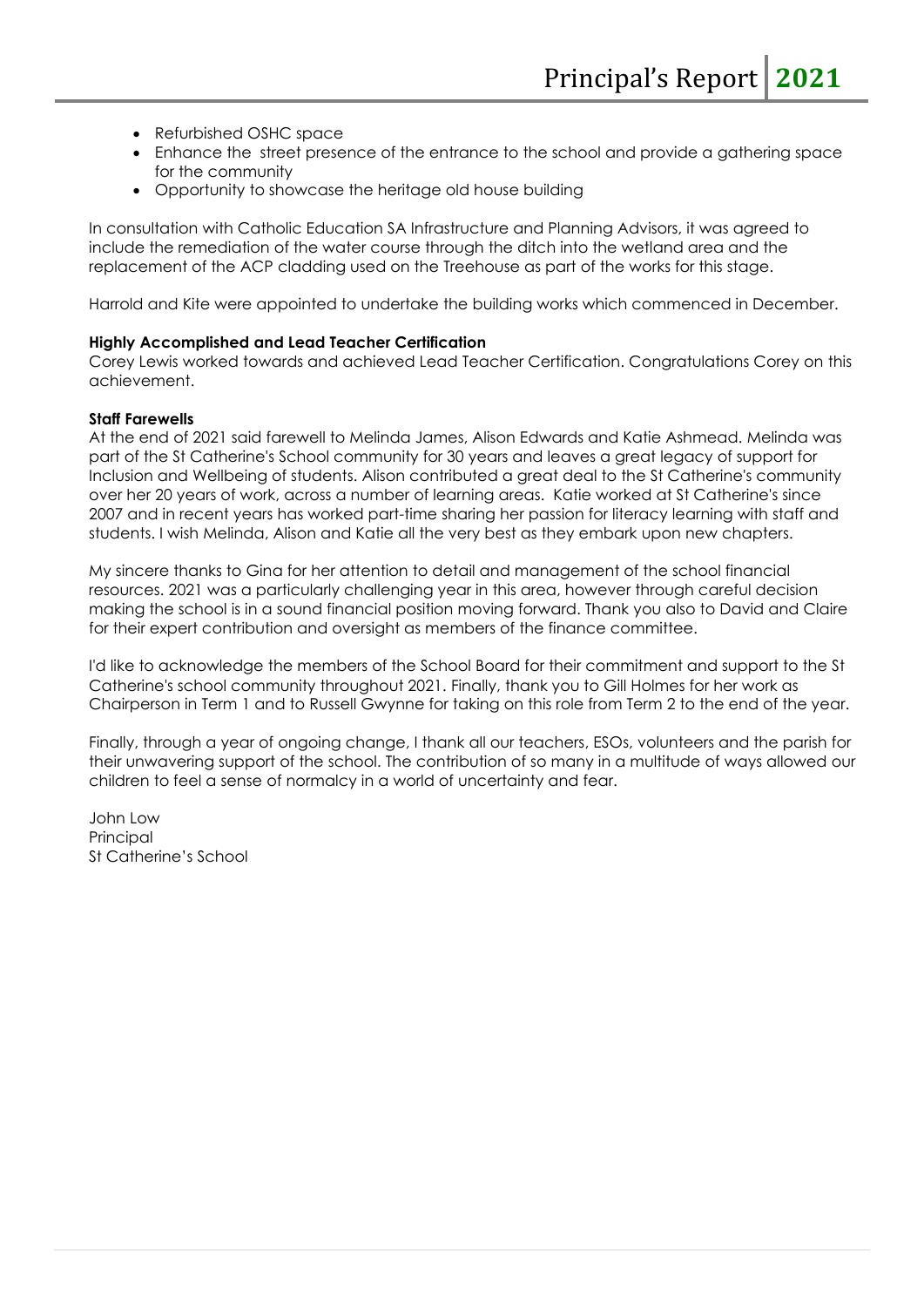2021 continued to capture what has been an extraordinary period in history. It has greatly affected St Catherine's, the broader community and everything beyond, pushing community leaders to adapt and change on what seemed to be a monthly, weekly, or even daily occurrence.

Under the stewardship of Principal John Low, the school has not only managed to respond to the many changes but has in fact has continued to develop and grow. John has guided an amazing team of teachers and staff to ensure the best outcomes for every student. The professionalism shown by the entre school cohort in such difficult times has been nothing short of incredible.

I would like to thank Gill Holmes for her time on the school board and also as Chairperson for a short time. Her contribution to the school, in particular the P&F, was highly valued and it was a shame to see her move back to Perth with her family.

Fr Fred has also played an important role in the community over the previous year and I would like to thank him for his contributions. He has provided a steady hand, a ready ear and is never short of ideas on how to provide support across our whole community, particularly to those in need. The relationship between the parish and the school has developed enormously over the past year and with health restrictions easing I believe that the time spent sharing thoughts and developing the Catholic ethos will drive the school and parish closer than ever before.

CESA spent a considerable amount of time researching and developing their catholic schools strategy through 2021, culminating in its release in February this year. In consultation with the entire community including, but not limited to, students, teachers, staff, parents, school boards and the general public, they have created a vision for the coming years that will align the education of our children with the vision for the role of the Catholic Church in South Australia. This is an important document as it will help guide Principals, teachers, staff and boards in the decisions they make in the future ensuring our children receive a quality education that supports the Catholic Ethos.

It is exciting to see the Stage 2 building works underway with expected completion by Term 3 this year. 2021 was a year of planning, ensuring that the works align with the needs of the school against the masterplan developed in previous years. Swanbury Penglase, the appointed Architect, has again provided exceptional service and ensured our timelines have been met. This is an exciting project that will provide much needed administration changes with a more secure school environment. With further breakout spaces for the younger years, the chance for more collaborative learning will be provided. The entire façade will change, providing a modern look and a substantially more inviting street presence that will be something to be proud of.

I'd like to acknowledge the continued efforts of the Board Finance Committee, David Lolicato, Gina Kennedy and Claire Wilde. Without their expert guidance and financial stewardship, the Stage 2 building works might still be a dream. Their time spent monitoring budgets ensures the school remains in a strong financial position for 2022.

There are many amazing community members who spend countless hours contributing to everything that makes our school a community. I would like to thank the P&F Committee and all volunteer parents who take the time from busy lives to make our school what it is. In particular getting the canteen up and running in the Covid environment has been nothing short of amazing and I'm sure the children are highly appreciative.

My fellow board members also deserve my gratitude and thanks for the time they have spent using their skill and expertise to guide the school through uncertain times. From tackling new uniforms, policy document reviews, building works, the school business plan and getting the canteen operational, there isn't much we haven't considered. Thank you for your time, I look forward to working with everyone again over the coming year.

Looking forward, I think 2022 will be all about community and re-establishing the bonds that have been broken over the course of the last 2 years while dealing with Covid. The return of community events, social gatherings, school excursions, proper sports days (with spectators!) and the attendance of volunteers in the school for tasks such as reading time with the children, will be an important part of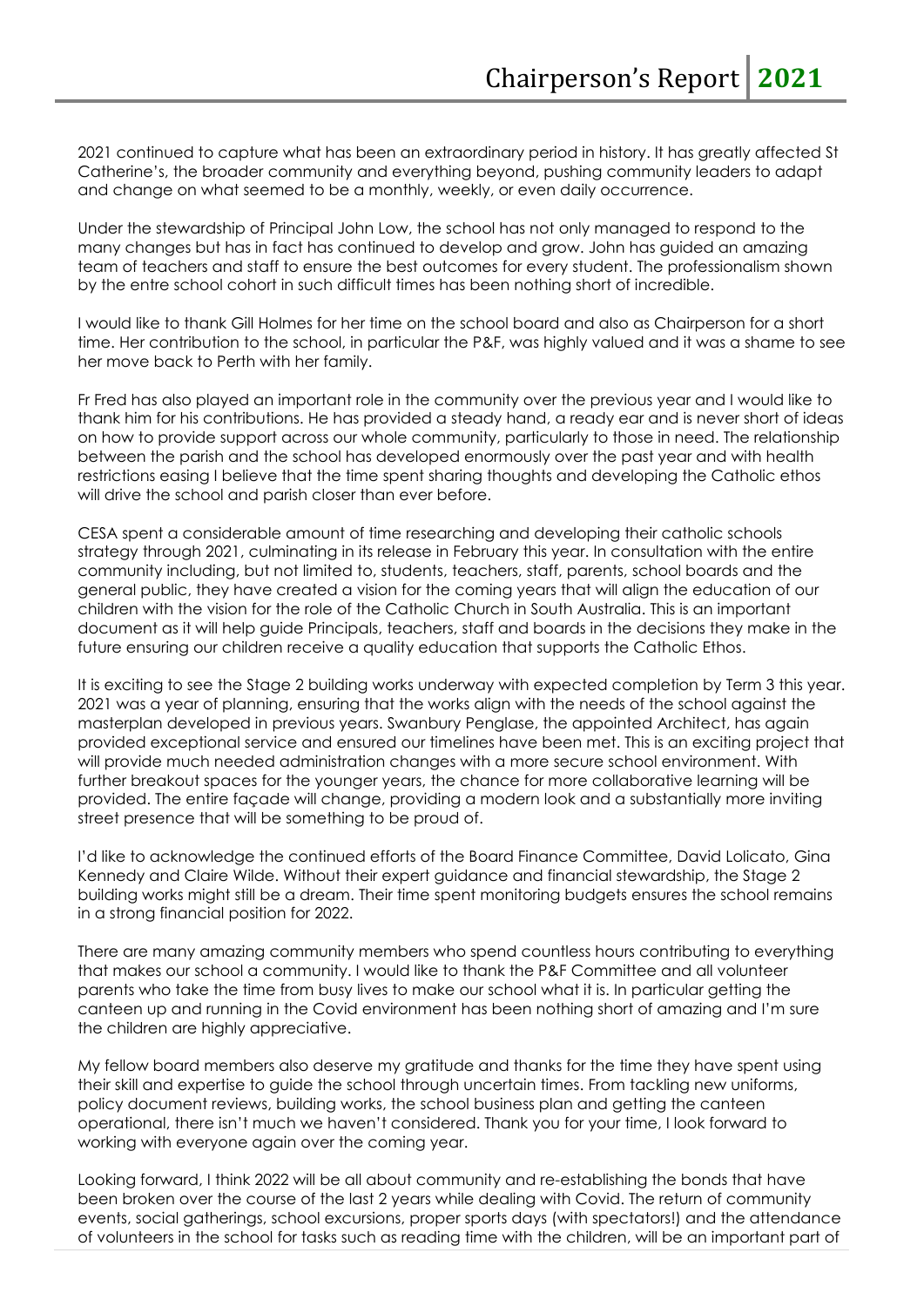bringing everyone closer again. As health rules relax in the coming months, I look forward to again seeing the sense of community and social interactions we once had prior to Covid.

This year will be my final year at St Catherine's however I won't let it trickle by. There are a number of exciting projects and tasks to complete, and I look forward to working with the board and school community to make it all happen.

I wish everyone the best for 2022.

Russell Gwynne *Chairperson St Catherine's School Board*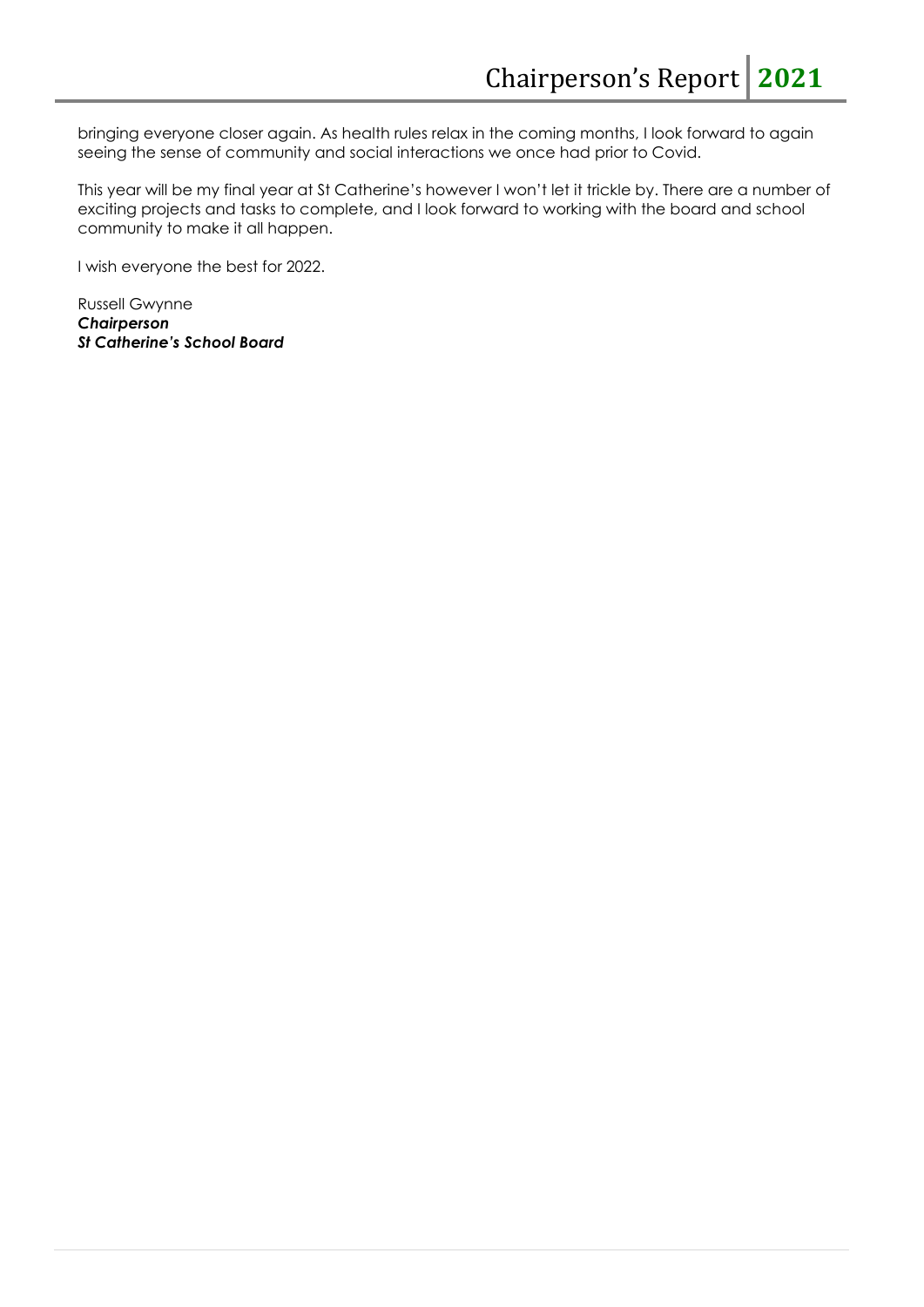Set out below is a summary of the School's 2021 financial position.

• In terms of cash flow, the School finished the year at the end of December 2021 with a cash balance of \$1,122k, an increase of \$256k on the prior year.

• The increase of \$256k for the year comprised the following

| Tuition and Government Grant Income<br>\$2,852k<br>\$176k<br>Non-Recurrent Income<br>Tuition and admin expenses<br>(\$2,500k)<br>Clearing and trading accounts<br>\$7k<br><b>Building improvements and equipment</b><br>(\$192k)<br>purchases<br>Loan Repayments<br>l\$87k |  |
|----------------------------------------------------------------------------------------------------------------------------------------------------------------------------------------------------------------------------------------------------------------------------|--|
|                                                                                                                                                                                                                                                                            |  |
|                                                                                                                                                                                                                                                                            |  |
|                                                                                                                                                                                                                                                                            |  |
|                                                                                                                                                                                                                                                                            |  |
|                                                                                                                                                                                                                                                                            |  |
|                                                                                                                                                                                                                                                                            |  |
|                                                                                                                                                                                                                                                                            |  |

• Tuition and Government grants received during the year were \$441k less than expected due to \$700K State Government grant received for stage 2 Master plan works being deferred to 2022.

- Building improvements and capital expenditure of \$192k included:
	- o Computer equipment, including Macbooks, Photocopiers and Classroom AV screens;
	- o Initial Stage 2 Master Plan costs
- At the end of December 2021, there are loans of \$846k outstanding relating to Master Plan Stage 1

David Lolicato Treasurer, St Catherine's School Board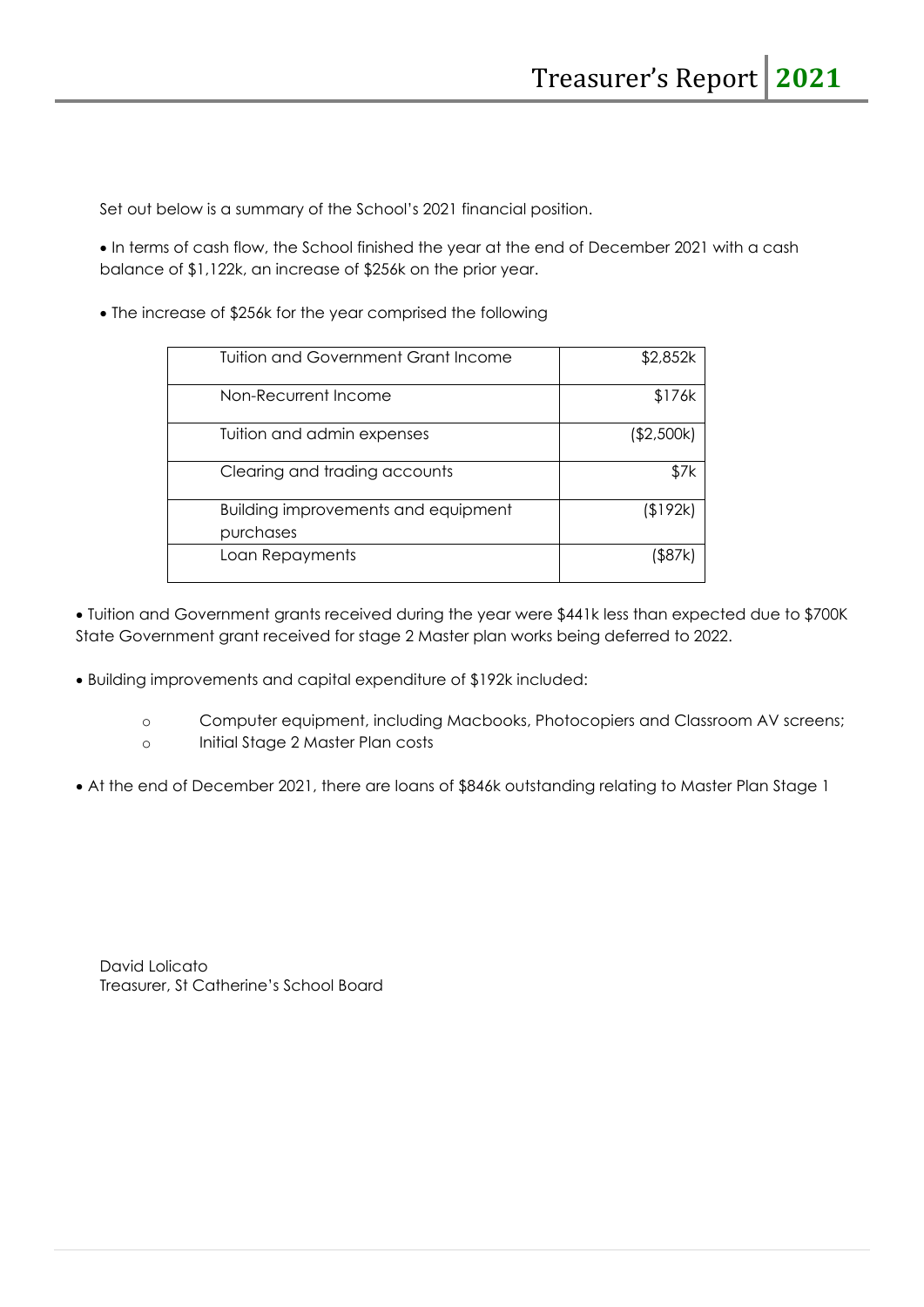#### **ST CATHERINE'S SCHOOL FINANCIAL REPORT 2021 SUMMARY OF TRADING RESULTS**

|                                                                                                          | <b>2021 YEAR</b>                           |                                        | <b>2022 YEAR</b>                           |
|----------------------------------------------------------------------------------------------------------|--------------------------------------------|----------------------------------------|--------------------------------------------|
|                                                                                                          | <b>SCHOOL/CEO</b><br><b>BUDGET</b><br>2021 | <b>SCHOOL</b><br><b>ACTUAL</b><br>2021 | <b>SCHOOL/CEO</b><br><b>BUDGET</b><br>2022 |
| <b>RECURRENT ACTIVITIES</b>                                                                              |                                            |                                        |                                            |
| <b>INCOME RECURRENT</b>                                                                                  |                                            |                                        |                                            |
| <b>Private Income</b>                                                                                    |                                            |                                        |                                            |
| Tuition Fees & Compulsory charges<br>Other Income                                                        | 645,250<br>37,537                          | 636,721<br>124,818                     | 631,213<br>28,134                          |
| <b>Donations</b>                                                                                         | 3,900                                      | 4,325                                  | 3,900                                      |
| <b>Government Grants</b>                                                                                 |                                            |                                        |                                            |
| State<br>Commonwealth                                                                                    | 385,315<br>1,563,421                       | 429,874<br>1,794,396                   | 412,172<br>1,672,140                       |
| <b>Total Income</b>                                                                                      | 2,635,423                                  | 2,990,134                              | 2,747,559                                  |
| <b>EXPENDITURE - RECURRENT</b><br><b>Tuition &amp; Related Costs</b><br><b>Salaries &amp; Allowances</b> |                                            |                                        |                                            |
| Salaries - Teachers                                                                                      | 1,297,843                                  | 1,353,390                              | 1,345,668                                  |
| Non-teaching Wages                                                                                       | 165,836                                    | 176,290                                | 188,374                                    |
| Superannuation & Workcover                                                                               | 165,297                                    | 168,332                                | 179,839                                    |
| <b>Other Expenditure</b><br>Teaching Expenses & Materials & IT                                           | 212,069                                    | 193,526                                | 184,930                                    |
|                                                                                                          | 1,841,045                                  | 1,891,538                              | 1,898,811                                  |
| <b>Administration Costs</b>                                                                              |                                            |                                        |                                            |
| <b>Buildings &amp; Grounds Expenses</b>                                                                  | 124,402                                    | 102,164                                | 142,154                                    |
| Insurance                                                                                                | 30,038                                     | 30,038                                 | 32,290                                     |
| Interest & lease payments<br>Levies - CEO                                                                | 40,871<br>140,442                          | 30,815<br>150,904                      | 32,659<br>143,790                          |
| Other administration costs                                                                               | 282,321                                    | 260,601                                | 286,108                                    |
| Staff training                                                                                           | 8,000                                      | 14,121                                 | 11,000                                     |
|                                                                                                          | 626,074                                    | 588,643                                | 648,001                                    |
| <b>Total Expenses</b>                                                                                    | 2,467,119                                  | 2,480,181                              | 2,546,812                                  |
| Income - Trading                                                                                         |                                            |                                        |                                            |
| Canteen                                                                                                  | 300                                        | 3,089                                  | $-2.736$                                   |
| Other - Playgroup, Uniforms, P&F<br>Bambini Program                                                      | 280<br>6,200                               | 959<br>6,072                           | 600<br>5,920                               |
|                                                                                                          | 6,780                                      | 10,120                                 | 3,784                                      |
|                                                                                                          |                                            |                                        |                                            |
| <b>Clearing Account</b>                                                                                  |                                            | 4,200                                  |                                            |
|                                                                                                          |                                            | 2,889<br>7,089                         |                                            |
| Net Recurrent Income/(deficit)                                                                           | 175,084                                    | 527,162                                | 204.531                                    |
|                                                                                                          |                                            |                                        |                                            |
| <b>CAPITAL ACTIVITIES</b>                                                                                |                                            |                                        |                                            |
| <b>INCOME - CAPITAL</b>                                                                                  |                                            |                                        |                                            |
| <b>State Government Grant</b>                                                                            | 700,000                                    | 0<br>$\Omega$                          | 700,000                                    |
| <b>Aust Govt Capital Grants</b><br><b>Capital Levies</b>                                                 | 0<br>$\mathbf 0$                           | 1,426                                  | 0<br>$\pmb{0}$                             |
| <b>Capital Asset Sales</b>                                                                               | 6,800                                      | 6,760                                  | 5,200                                      |
| Loan Drawdown                                                                                            | 400,000                                    | 0                                      | 400,000                                    |
|                                                                                                          | 1,106,800                                  | 8,186                                  | 1,105,200                                  |
| <b>EXPENDITURE - CAPITAL</b>                                                                             |                                            |                                        |                                            |
| <b>Buildings</b>                                                                                         | 1,630,000                                  | 102,530                                | 1,798,899                                  |
| Building improvements, Furniture & Computer equipme                                                      | 186,373                                    | 89,970                                 | 82,643                                     |
| Loan Repayment<br>Hire Purchase Repayments                                                               | 102,463<br>0                               | 86,985<br>0                            | 127,915<br>0                               |
|                                                                                                          | 1,918,836                                  | 279,485                                | 2,009,457                                  |
| <b>Net Capital Surplus/(deficit)</b>                                                                     | $-812,036$                                 | $-271,299$                             | $-904,257$                                 |
| <b>CESA EQUITY WITHDRAWAL</b>                                                                            | 0                                          | 0                                      | 0                                          |
| <b>NET TOTAL SURPLUS/(DEFICIT)</b>                                                                       | $-636,952$                                 | 255,863                                | $-699,726$                                 |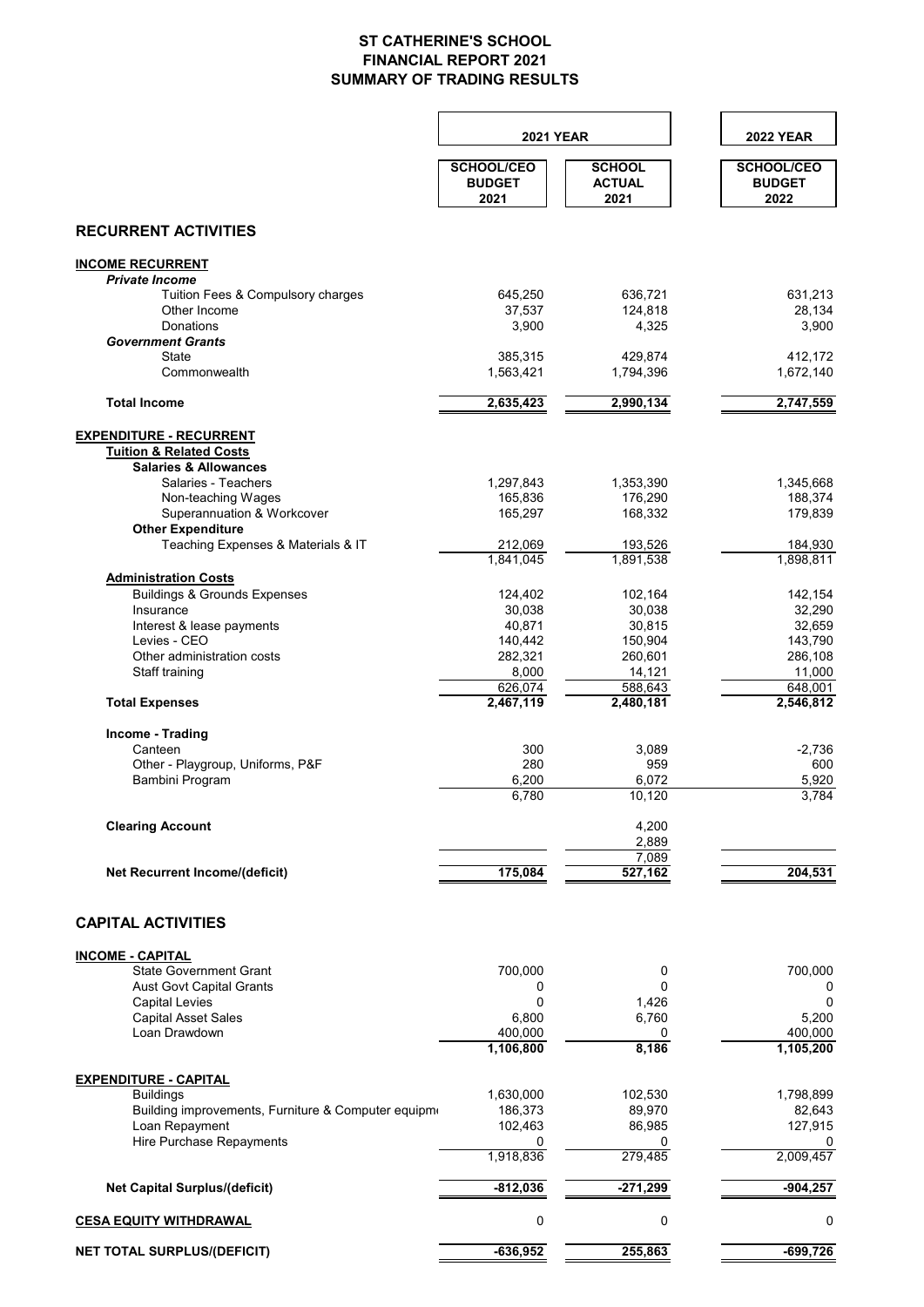2021 for Parents and Friends of St Catherine's was very interesting, with many restrictions we had to revisit how we planned our year. The events planned were far and few between, but we were fortunate to have the events we did, looking to provide some normality for the students and parent community.

Sports Day was held with prepayment of a morning tea bag consisting of a muffin, grapes and sultanas, sausage sizzle, arm painting and wrist band. We were unable to have our usual fundraiser cake stall, but still managed to raise some funds from the prepaid items.

The annual school disco went ahead with R-2s and 3-6s ensuring we kept to the restrictions, thus parents dropping off and picking up their children and not being able to stay. We were fortunate to assist in the end of year concert with a BBQ dinner, that seemed to be enjoyed by all.

The P&F assisted with the Special lunch Fridays. These were outsourced in Term 1 and 2 consisting of subway, sushi, and pizza; a very welcome choice for parents at the end of the week as something different for lunch. Further restrictions hindered us in Term 3, but it only made us more determined to do something in Term 4. In addition to the outsourced lunches, we made some lunches in the canteen that included pasta, curry and rice, nachos and bbq sausages. These all seemed a big hit with over 80 students each week having a special lunch.

We also brought back the much-missed Tuck at the end of Term 3. A Monday morning staple that had been stopped due to covid. It was wonderful to see the students lining up ready to order and pay for something they chose. Although we did start out purchasing or making baked goods onsite, we were eventually fortunate to have parents bake at home. It has been wonderful to have the use of the recently renovated canteen in 2021.

We are thankful to the volunteers who joined us in our journey throughout 2021. We appreciate the support, whether that be, in time, donated goods or community spirit.

Elise Campbell-Hand P&F Chairperson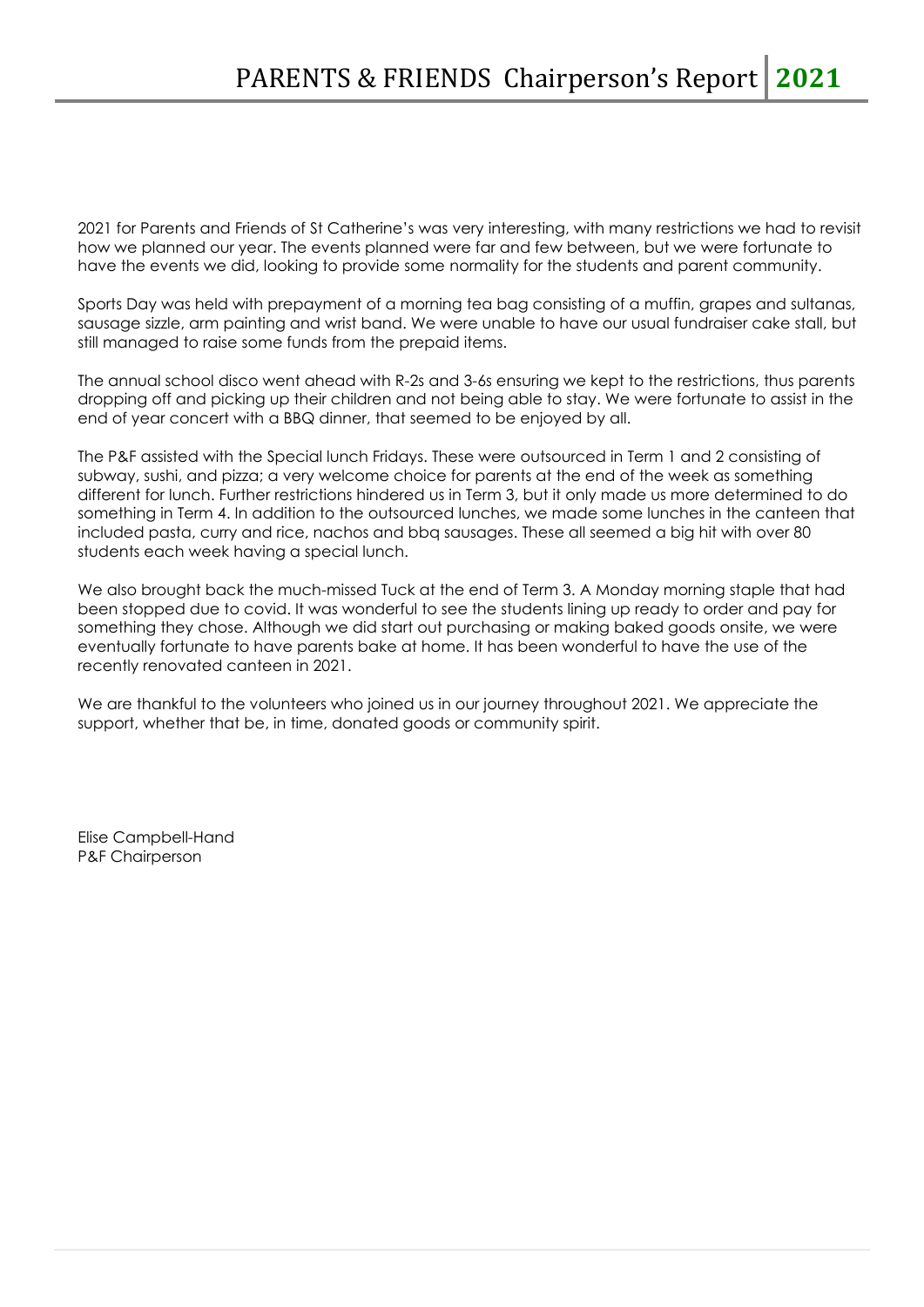In accordance with Schedule 2, Part 4 of the Work Health and Safety Act 2011 (WHS Act), St Catherine's School is required to provide details of the following matters in its annual report. The school has provided staff, students and the wider school community with:

- initiatives taken during the year to ensure the health, safety and welfare at this work site and of workers who carry out work for the school
- health and safety outcomes (including the impact on injury rates of workers) achieved because of the initiatives taken during the year or previous initiatives
- statistics of any notifiable incidents of which the school becomes aware during the year that arose out of the conduct of the undertakings by the school
- any investigations conducted during the year that relate to businesses or undertakings, including details of all notices given to the school during the year under Part 10 of the WHS Act

#### **STAFF TRAINING**

Staff participated in reading and online modules for compliance of the following documents: Code of Conduct/Protective Practices ICT Acceptable Use Guidelines/Privacy Statement

St Catherine's School once again participated in the WHS online training modules in 2021. Modules completed for the 2 semesters are:

| 13 staff |
|----------|
| 13 staff |
| 17 staff |
| staff    |
| 13 staff |
| 13 staff |
| 13 staff |
| 13 staff |
| 2 staff  |
| 2 staff  |
| 17 staff |
| 22       |
|          |

#### **WHS POLICY & PROCEDURES**

Documents updated throughout the year 2021: Emergency Evacuations and Critical Incident Management

#### **MAINTENANCE**

Programme Maintenance was engaged to maintain the maintenance on an annual contract. Neville was aligned to the school for 2021 and his work has been well received and many tasks worked on weekly to see the school's maintenance maintained. Austinn has just commenced at the conclusion of the 2021 school year and Neville completed the handover for Austinn.

#### **Monthly Work WHS**

Pest controls Garden beds and scrubs– front of school pruned and weeding completed Branch limbs removed in the playground. Re homing plants ready for building program in 2022 Roof – gutter attended to by Programme Maintenance Removal of tree limbs in forest, too windy and will need to return to finish job Pathways cleaned, front of school general blow vac weekly. Leaking roof repairs Semester Air Con Servicing Wetlands gardens Skip use yearly for rubbish removal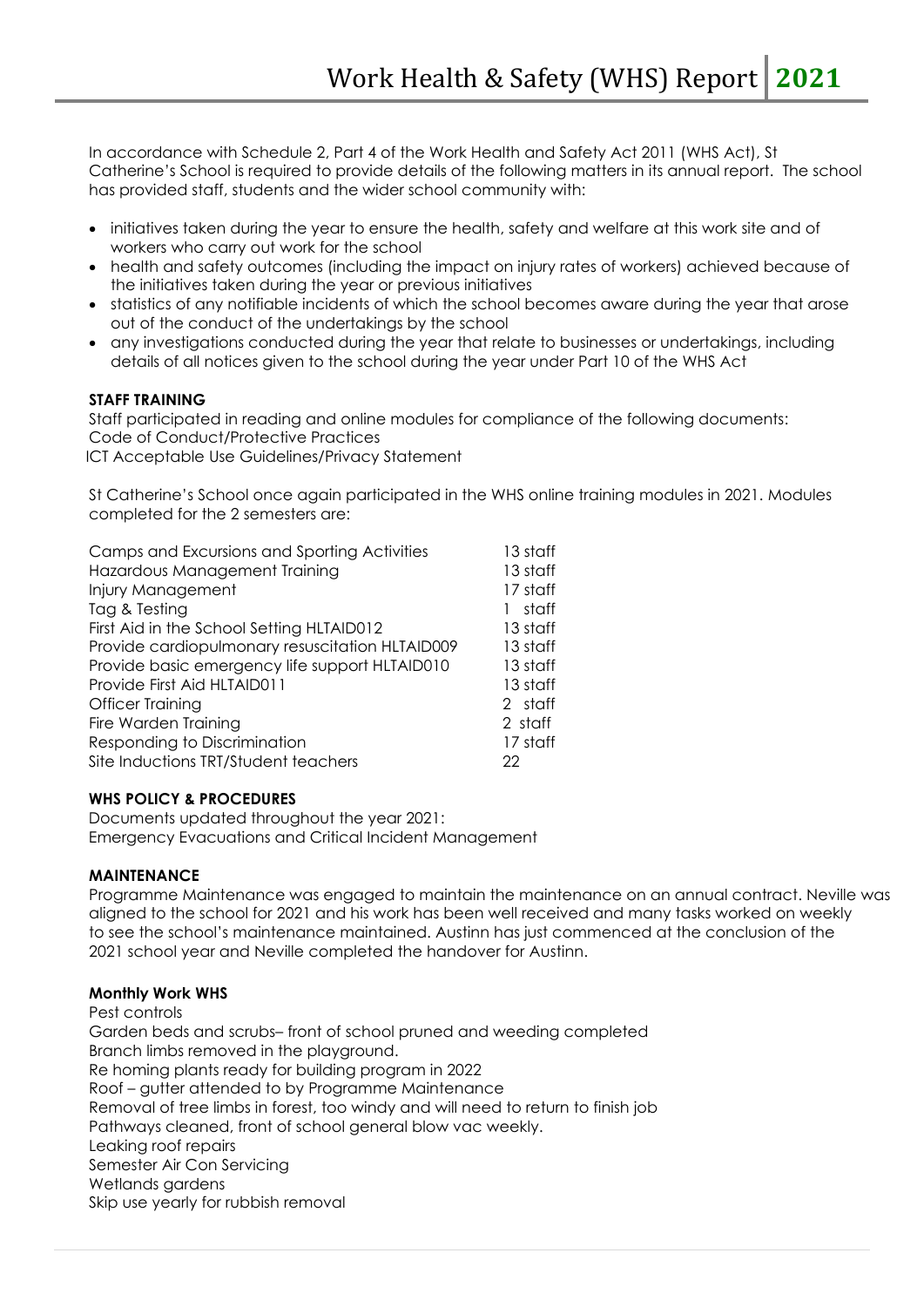#### **To do WHS Work**

Wetlands – weeding and safety – bushfire prevention and access to area. Site water harvesting and maintaining drainage routes Playground equipment – checks and or audit Management Plan – car park and access roads into school- signing vehicles and general safety Waste systems in the school for sustainably management of waste – can we be doing things better. Storage of Recourses for WHS concerns, lifting and placement of resources with a safety focus Lighting and ventilation for the Junior Primary areas, old roofing and lighting – should be budgeted for. Pest Control – ongoing Re Cladding of Library/Treehouse Extinguisher updating units around school Fire Hydrant valves to be replaced Roof Maintenance plan continued Asbestos Report – Carter Corporation to update Register and Review site plan compliance Spraying of Black berry bushes on the back end of the tennis courts and retainer wall section of the

#### **ELECTRICAL TAG AND TESTING**

Tagging and Testing was completed as items due date expired. Aquaponics items in February and most other school items in May and June. The tagging machine has been re calibrated in December for compliance.

#### **INCIDENT REPORTING**

Report Period: January 2021- December 2021

#### Incident Reports

playground

| <b>Accident / Incident / Near Miss / Hazard Reports</b>         | <b>Number</b>               | <b>Description</b>                                                                          |
|-----------------------------------------------------------------|-----------------------------|---------------------------------------------------------------------------------------------|
| Accidents / Incidents*                                          | 4                           | Work related /& or involving a student                                                      |
| Near misses                                                     | 0                           |                                                                                             |
| <b>Hazards</b>                                                  | 0                           | Incidental jobs requiring maintenance<br>to avoid hazard/injury occurring -<br>preventative |
| * Lost time injuries (from the accidents/incidents<br>reported) | $1 & 8 \frac{1}{2}$<br>days | Outside of sick leave entitlements                                                          |
| New Workers Compensation Claims                                 | 0                           |                                                                                             |
| <b>Bullying Complaint investigations</b>                        | 0                           |                                                                                             |

#### SafeWork SA Union Matters - Notifiable Incidents / complaints

| Date of<br>Incident/complaint | <b>Incident</b><br>ID# | <b>Incident Details</b> | <b>Actions from SafeWork SA</b><br>e.g. SWSA Action Letter,<br><b>Prohibition / Improvement</b><br><b>Notice</b> | Date of Notice<br>Sign Off |
|-------------------------------|------------------------|-------------------------|------------------------------------------------------------------------------------------------------------------|----------------------------|
|                               | O                      |                         |                                                                                                                  |                            |